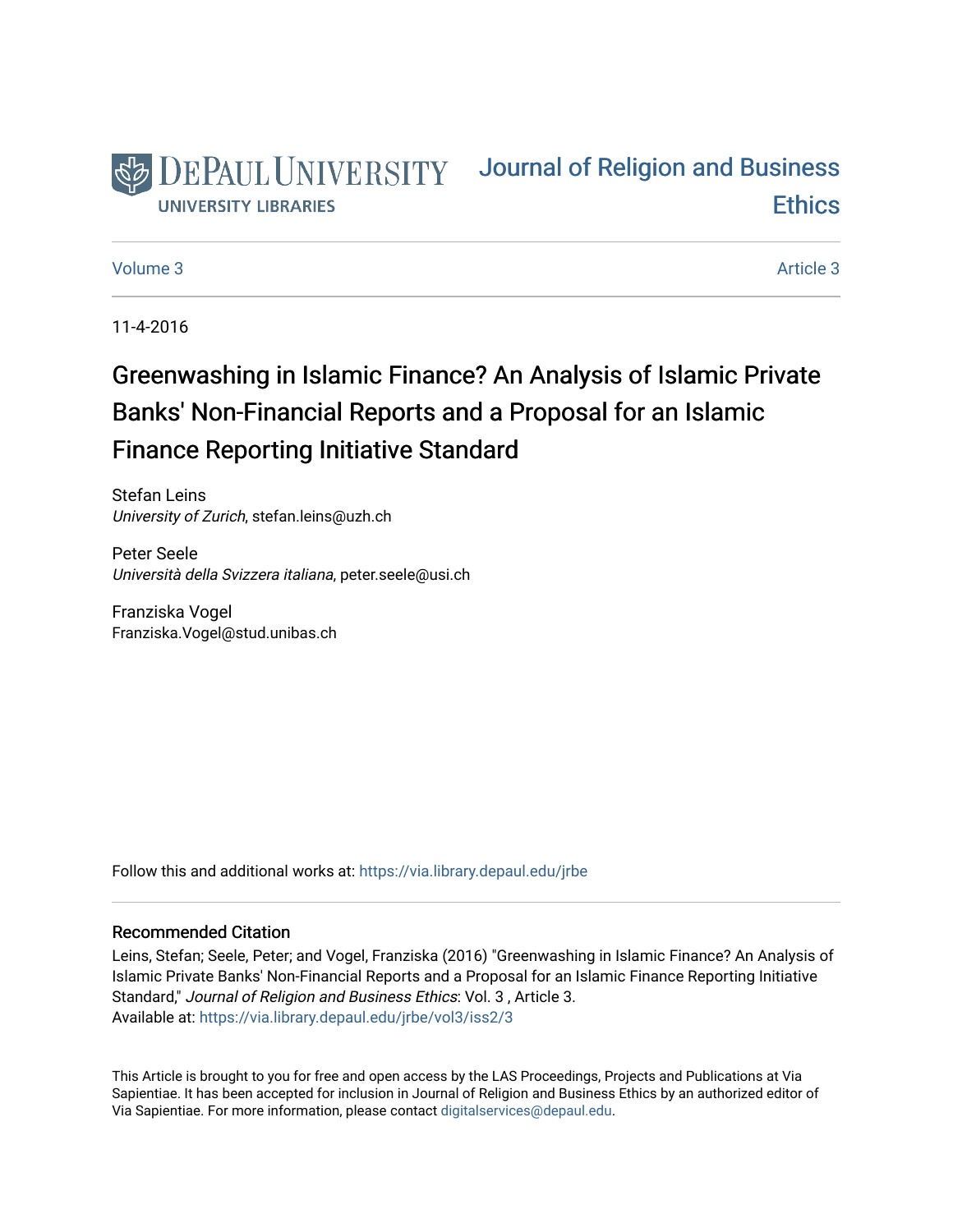# **Introduction**

<u> 1989 - Johann Stein, fransk politik (d. 1989)</u>

In the course of the current financial crisis, alternatives to the current economic system and its liability to crises have been widely discussed. In this context, Islamic banks have often been mentioned as possible role models, especially because it is sometimes argued that they got through the imponderabilities of the financial crisis more easily than conventional banks. More recently, scholars such as Haniffa and Hudaib, as well as Zaki, Sholihin and Barokah have additionally highlighted the role of Islamic banks as institutions that are based on and legitimated by ethical principles.<sup>1</sup> These scholars have asked about possible discrepancies between an "ideal ethical identity" and a "communicated ethical identity" of Islamic banks. In this study, we similarly ask to what extent Islamic private banks apply and disclose the specific characteristics of Islamic thought in their published annual reports. Unlike the studies mentioned above, however, we use content analyzed data to situate Islamic finance as a part of socially responsible finance.

Based on our findings, we discuss possible greenwashing effects, since normative considerations derived from Islamic thought is hardly ever highlighted in the annual reports of the banks we analyzed. In doing so, we come up with a number of practical implications that could strengthen the faith-based field of finance. Most importantly, we suggest the implementation of what we call an "Islamic finance reporting initiative," an initiative modeled after the Global Reporting Initiative (GRI) that would increase transparency and standardization in Islamic finance by incorporating normative issues deriving from Islamic thought.<sup>2</sup> Here, our starting point is the continuing criticism of Islamic finance as being "an inefficient, costly and cumbersome banking industry that is incapable of performing the functions of modern banking."<sup>3</sup> Against this background, we analyze whether the disclosed information of selected Islamic private banks meet the main constitutive criteria of *shari'ah*-compliant finance, as it is explained in the theoretical textbooks on Islamic thought and Islamic finance.

<sup>&</sup>lt;sup>1</sup> Roszaini Haniffa and Mohammad Hudaib, Exploring the ethical identity of Islamic banks via communication in annual reports, Journal of Business Ethics, 76(1), 2007, 97-116. Ahmad Zaki, Mahfud Sholihin and Zuni Barokah, The association of Islamic bank ethical identity and financial performance: evidence from Asia, Asian Journal of Business Ethics, December 2014,

doi 10.1007/s13520-014-0034-7.<br><sup>2</sup> Since 2015, there is an Islamic Reporting Initiative (IRI) that aims to improve CSR standards for Islamic businesses. In this article, we could not take into account this recent development

and similarities in wording and proposals for implication are purely coincidental. <sup>3</sup> Muhammad Saleem. Islamic Banking - A \$300 Billion Deception: Observations and Arguments on Riba (interest Or Usury), Islamic Banking Practices, Venture Capital and Enlightenment. Xlibris Corp. 2005, 32.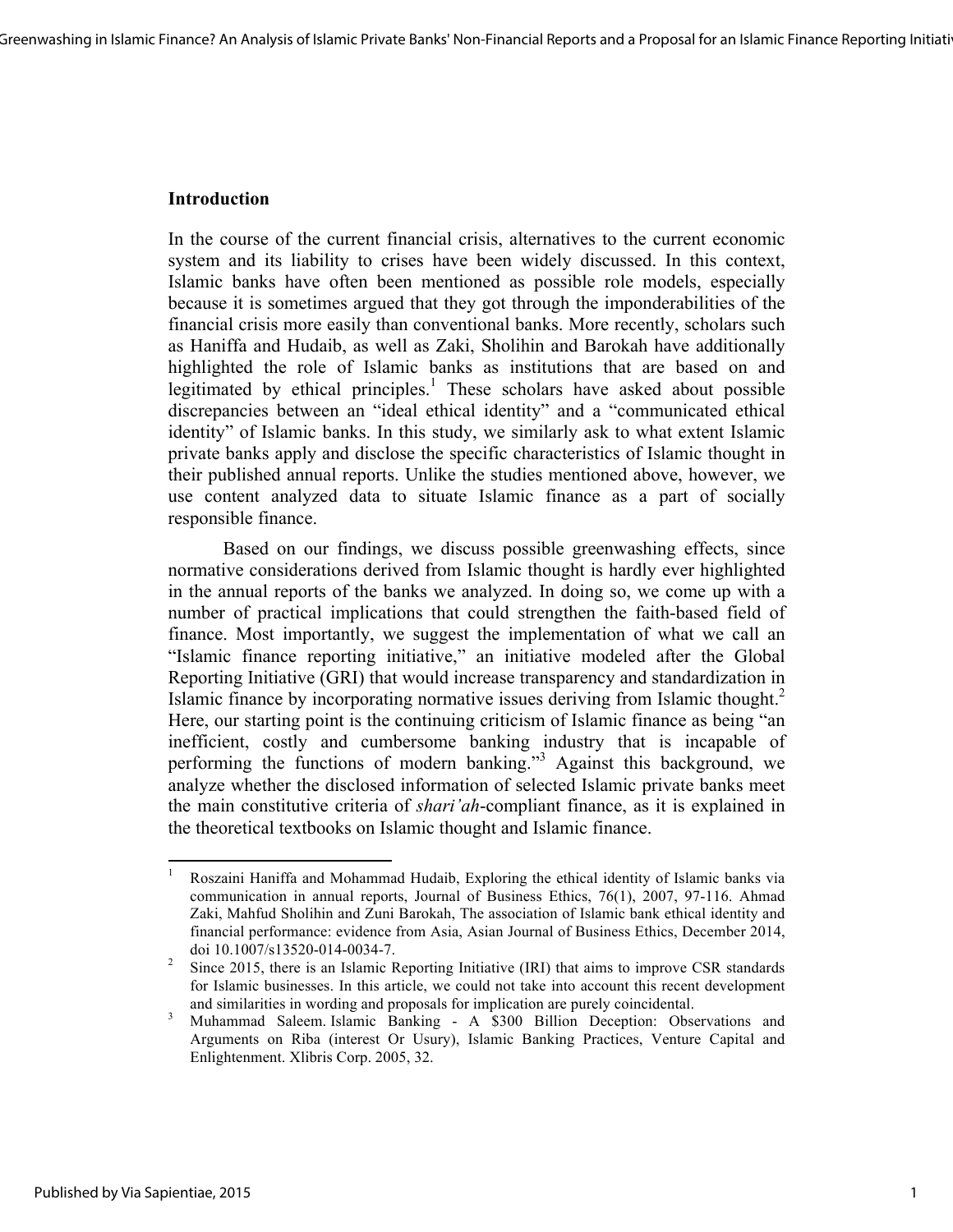We have defined 21 criteria indicating Islamic banks' commitment to the practical and normative foundations of economic behavior in Islam. Out of these 21 criteria, we have further defined four *conditio sine qua non* criteria that are considered to have a binding status in economy-related Islamic thought. Two of them are governance criteria, namely the existence of a *shari'ah board* und the application of *profit-and-loss sharing*. The other two criteria are normative criteria, namely the payment of *zakat* and the offering of *qard hassan*. Based on these four criteria, we formulated four research questions that have guided our analysis of the content of the annual reports of 18 selected Islamic private banks. The results of the 21-variables-coding show that just few Islamic private banks commit themselves comprehensively to the duties as imposed by the Islamic thought. The same shortcoming applies for the four *conditio sine qua non* criteria.

Based on our findings, we discuss whether the concept of greenwashing, as known from sustainability research on misleading and omitting communication, can be applied in the realm of Islamic finance. Elaborating on this, we present our conceptual contribution of a need of an Islamic finance reporting initiative. We suggest that, in addition to the regular annual reports, a voluntary additional report could be developed analogously to sustainability reports in the conventional banking industry. Just as in the sustainability reports, a list of key performance indicators (KPIs) could be created . The proposed Islamic finance reporting initiative could contribute to the standardization and transparency in the field of faith-based investing and therefore reduce critical claims that see Islamic finance as a simple marketing strategy. And, most importantly, it would help investors identify Islamic private banks that truly commit to the governance and normative criteria that represent the foundation of Islamic finance, as it is described in theory.

# **Previous research on the ethicality of Islamic finance**

<u> 1989 - Johann Stein, fransk politik (d. 1989)</u>

There has been a considerable amount of harsh criticism on the Islamic financial system.<sup>4</sup> As Aggarwal and Yousef state, "Islamic banks are niche providers of capital, and within that niche they do not operate much differently from conventional banks." <sup>5</sup> Yet, this type of criticism articulated by a number of scholars has hardly succeeded in becoming part of a broader discourse on Islamic finance. The absence of a broader discussion on whether Islamic finance is

See, for example, Timur Kuran. Islam and Mammon: The economic predicaments of Islamism. Princeton University Press, 2004 and Mervyn K. Lewis and Latifa M. Algaoud. Islamic banking. Edward Elgar Publishing, Cheltenham, 2001. <sup>5</sup> Rajesh K. Aggarwal and Tarik Yousef, Islamic banks and investment financing, Journal of

money, credit and banking, 2000, 94.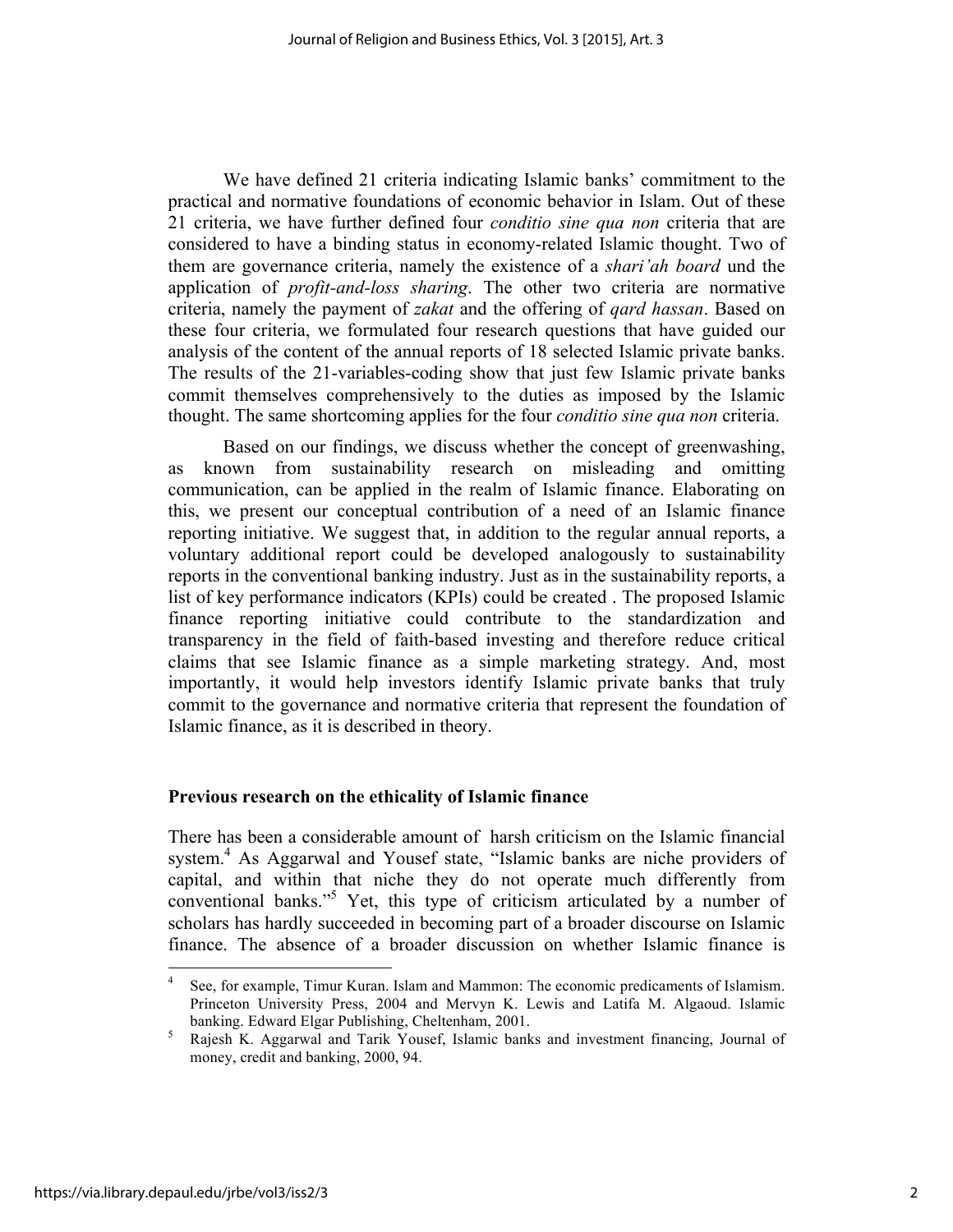structured too similarly to the conventional financial system and thus does not fulfill its actual purpose of supporting the socio-economic development of society, reveals many of the Islamic finance textbooks as being "deeply disappointing."<sup>6</sup> Few of these textbooks are empirical or interdisciplinary, even though these would be necessary to shed light on the complex and multidimensional phenomenon of Islamic finance.

Warde explains that "writings on Islamic finance tend to have an abstract, idealized character."<sup>7</sup> Few facts are offered, and numbers are tortured till they confess. Little attention is paid to the actual experience of Islamic finance." Having said that, Warde mentions that in addition to the sparsely studied facts and numbers on Islamic finance, the religious component to the factual experience with Islamic finance has to be kept in mind.<sup>8</sup> The focus on theoretical and idealized literature on Islamic finance and the relative ignorance toward empirical approaches and experiences becomes obvious when looking at the sheer number of books published on these particular topics. The vast majority of book deals with theory, while few are practically oriented.<sup>9</sup> The empirical studies show that Islamic banks can be criticized for the lack of profit-and-loss sharing (PLS) mechanisms, which are idealized in the theoretical literature, but rarely ever used in practice. Instead of PLS, Islamic banks frequently use of mark-up structures, which are formally considered to be *shari'ah*-compliant, but, according to many scholars, do not meet the criteria of risk sharing as expressed by the *shari'ah*.

Another concern is the Islamic banks' ethicality. We trust Islamic private banks do operate ethically. This ethical approach is however often not emphasized by transparency. As Pitluck points out, a third of all Islamic financial institutions operate without reporting financial data.<sup>10</sup> And even though there have been a lot of comparisons between Islamic and conventional banks, reporting standards have hardly ever been a subject to debate. One tellingly example is the special issue of the academic journal "International Journal of Islamic and Middle Eastern Finance" on the topic "Islamic Financial Institutions and the Global Financial Crisis 2008/09" published in 2010. Within the nine highly stimulating articles, the word "reporting" only occurs once. In their text on "[t]he global financial crisis

<u> 1989 - Johann Stein, fransk politik (d. 1989)</u>

<sup>6</sup> Ibrahim Warde, Islamic Finance in the Global Economy, Edinburgh University Press, Edinburgh, 2000, 11.<br>Ibid., 21. 8 Cf. Bill Maurer. Pious property: Islamic mortgages in the United States, Russell Sage

Foundation, 2006. Aaron Z. Pitluck, Islamic banking and finance: alternative or façade?. Edited by K. Knorr Cetina, and A. Preda. Oxford: Oxford University Press, 2012.<br><sup>9</sup> Exeptions are: Aggarwal and Yousef, 2000. Haniffa and Hudaib, 2007. Bill Maurer. Form

versus substance: AAOIFI projects and Islamic fundamentals in the case of sukuk. Journal of Islamic Accounting and Business Research 1(1), 2010, 32-41. 10 Pitluck, Islamic banking and finance, 2012, 432 & 446.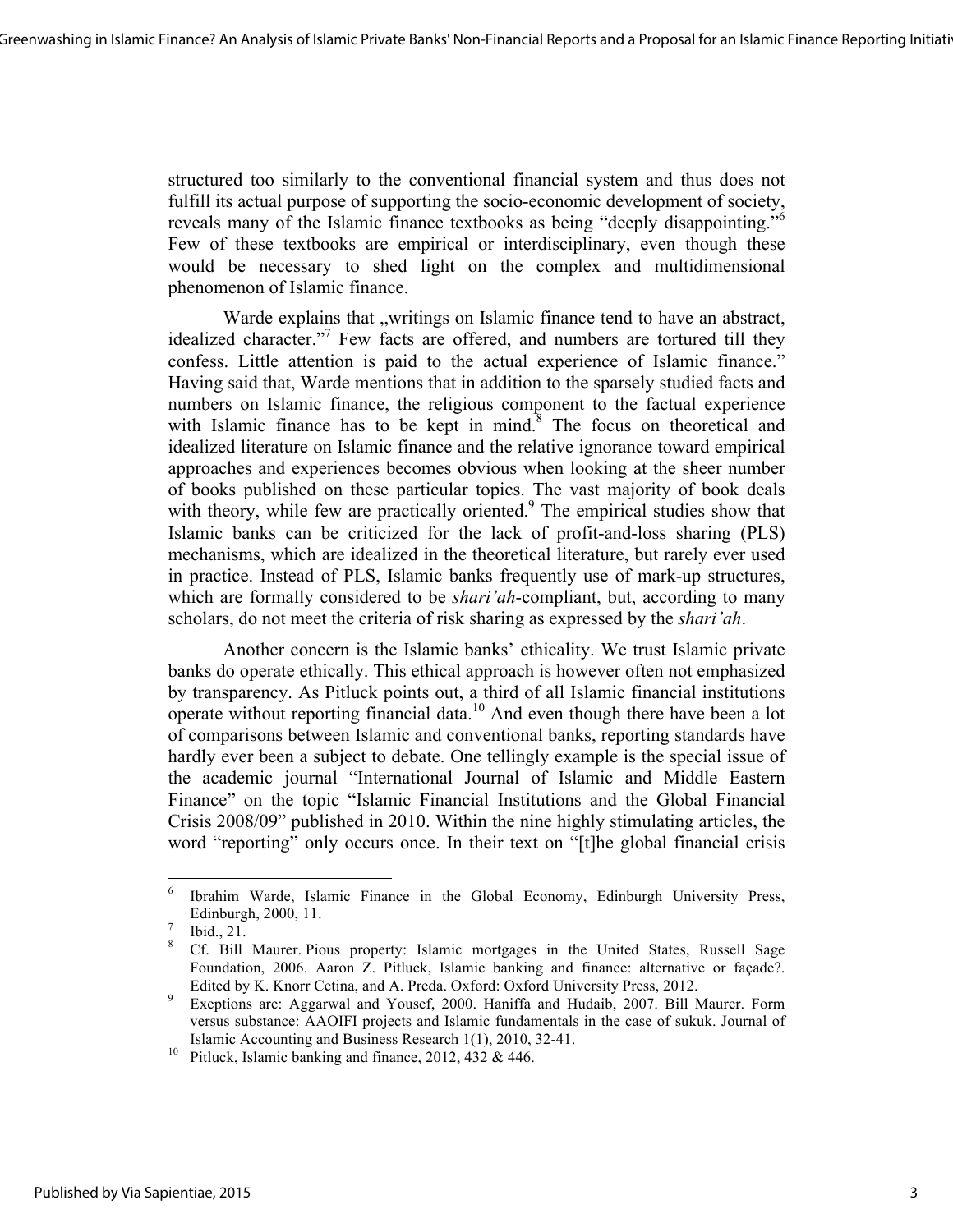and its implications for the Islamic financial industry", Smolo and Mirakhor note: "It is often argued that Islamic financial institutions are more transparent than their counterparts in the conventional system. Ironically, while information and data on conventional institutions, their structures and practices, are available to the public, information and data on Islamic financial institutions, their product structures and other related issues are difficult, in some cases impossible, to obtain  $\cdot$ <sup>11</sup>

Our article aims at closing the gap of lacking research on reporting and disclosure activities in Islamic finance and shall give an overview on whether Islamic private banks meet their normative requirements as articulated in the Islamic finance literature. Furthermore, we use our results to emphasize the importance of a detailed reporting of non-financial activities. The most important preparatory work for our analysis has been provided by Haniffa and Hudaib.<sup>12</sup> In their study, Haniffa and Hudaib have examined seven Islamic banks that operate in the Arabic Gulf region and constructed what they call an "ethical identity Index" by analyzing the annual reports of these banks for a time period of three years. Their goal was to determine whether the *communicated* ethical identity of the selected banks matches the *ideal* ethical identity. The ethical identity index shows how many of the defined dimensions of the ideal ethical identity of the banks in the sample are being met. The authors identify five features of Islamic banks: (1) the underlying values and philosophy; (2) the provision of interest-free products and services, (3) the restriction to contracts that are acceptable from an Islamic point of view, (4) the focus on economic development and social goals and (5) the "subjection" to the additional examination by the *shari'ah* board. Within these categories, the author defined 78 factors that display an "ideal" ethical identity of Islamic Banks. The authors show that the actual communication of the banks with regard to the selected factors lies between 16 and 65 percent in the three years average. As the authors argue, this finding points to a big difference between the communicated and the ideal ethical identity of Islamic banks.

Analyzing their results, the authors confine themselves to the fact that there should be more communication in Islamic finance and that Islamic banks should account for their activities not only as a financial, but also as a religious institution. However, Haniffa and Hudaib do not dare to generalize the results of their study to the actual ethical identity of the Islamic banks. Moreover, they do not engage in a debate on the implications of the lack of communication in the

<sup>&</sup>lt;sup>11</sup> Edib Smolo and Abbas Mirakhor, The global financial crisis and its implications for the Islamic financial industry, International Journal of Islamic and Middle Eastern Finance and Management, 3(4), 2010, 380. <sup>12</sup> Haniffa and Hudaib, 2007.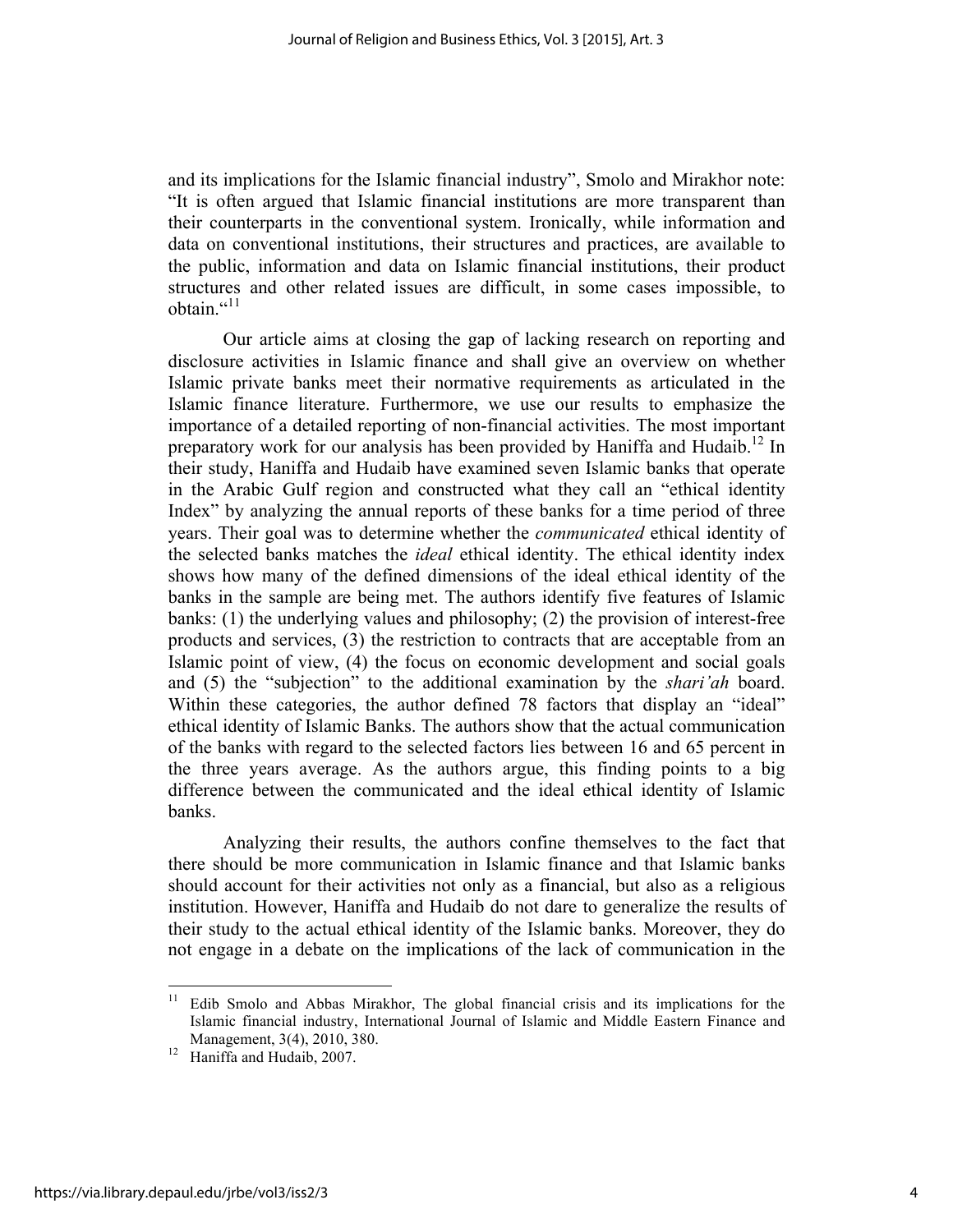Islamic financial sector in general. Another limitation of the study is that among the 78 factors selected, there is no consideration of profit-and-loss sharing, which we consider to be a decisive characteristic of Islamic finance.

Drawing on the results of Haniffa and Hudaib, Zaki, Sholihin and Barokah have studied Islamic banks in terms of the disclosure of an ethical identity and tested which categories of disclosure impact the financial performance of Islamic banks in what way.<sup>13</sup> They come to the conclusion that the disclosure of information about the normative mission of the banks is associated with negative financial performance, while the disclosure of products, services and commitment toward employees is positively associated with financial performance.

Apart from the two studies on the ethical identity of Islamic banks, the recently published studies of Farook, Hassan and Lanis, Choudhury and Alam, and Sairally are to be mentioned.<sup>14</sup> All of them deal with the importance of corporate governance and corporate social responsibility in Islamic finance. Choudhury and Alam discuss whether Islamic and non-Islamic attitudes toward corporate governance can be brought together at all. Farook, Hassan and Lanis, as well as Sairally chose to use an empirical approach. Evaluating questionnaires filled in by representatives of 46 Islamic financial institutions, Sairally tries to find out whether Islamic financial institutions meet their ethical obligations. Farook, Hassan and Lanis analyze Islamic banks' annual reports concerning social obligations. Both studies are of great value and therefore form part of the basis of our own study. However, neither Farook, Hassan and Lanis, nor Sairally lay such a heavy weight on the public and transparent reporting and its link to a general legitimacy of Islamic banks as we do. In Sairally´s study, the published reports only serve as means for secondary data. Farook, Hassan and Lanis determine a backlog demand of Islamic banks in reporting, but do not link this proposition to the question of possible greenwashing or to an adaptation of reporting guidelines such as the Global Reporting Initiative. To establish the link between reporting practices and greenwashing, we refer to the concept of greenwashing, as it was first introduced by Jay Westerveld.<sup>15</sup> The Oxford English Dictionary defines greenwashing as "disinformation disseminated by an organization so as to present an environmentally responsible public image." In addition to that, we rely on the distinction between attribute-focused and process-focused greenwashing, as made

<sup>&</sup>lt;sup>13</sup> Zaki, Sholihin, and Barokah, 2014.<br><sup>14</sup> Sayd M. Farook, Kabir Hassan, and Roman Lanis, Determinants of corporate social responsibility disclosure: The case of Islamic banks, Journal of Islamic Accounting and Business Research, 2(2), 2011, 114-141. Beebee Salma Sairally, Evaluating the corporate social performance of Islamic financial institutions: an empirical study, International Journal of

Islamic and Middle Eastern Finance and Management,  $6(3)$ , 2013, 238-260.<br><sup>15</sup> See Jason Pearson, Are we doing the right thing? Leadership and prioritisation for public benefit, The Journal of Corporate Citizenship, 37, 2010, 37-41.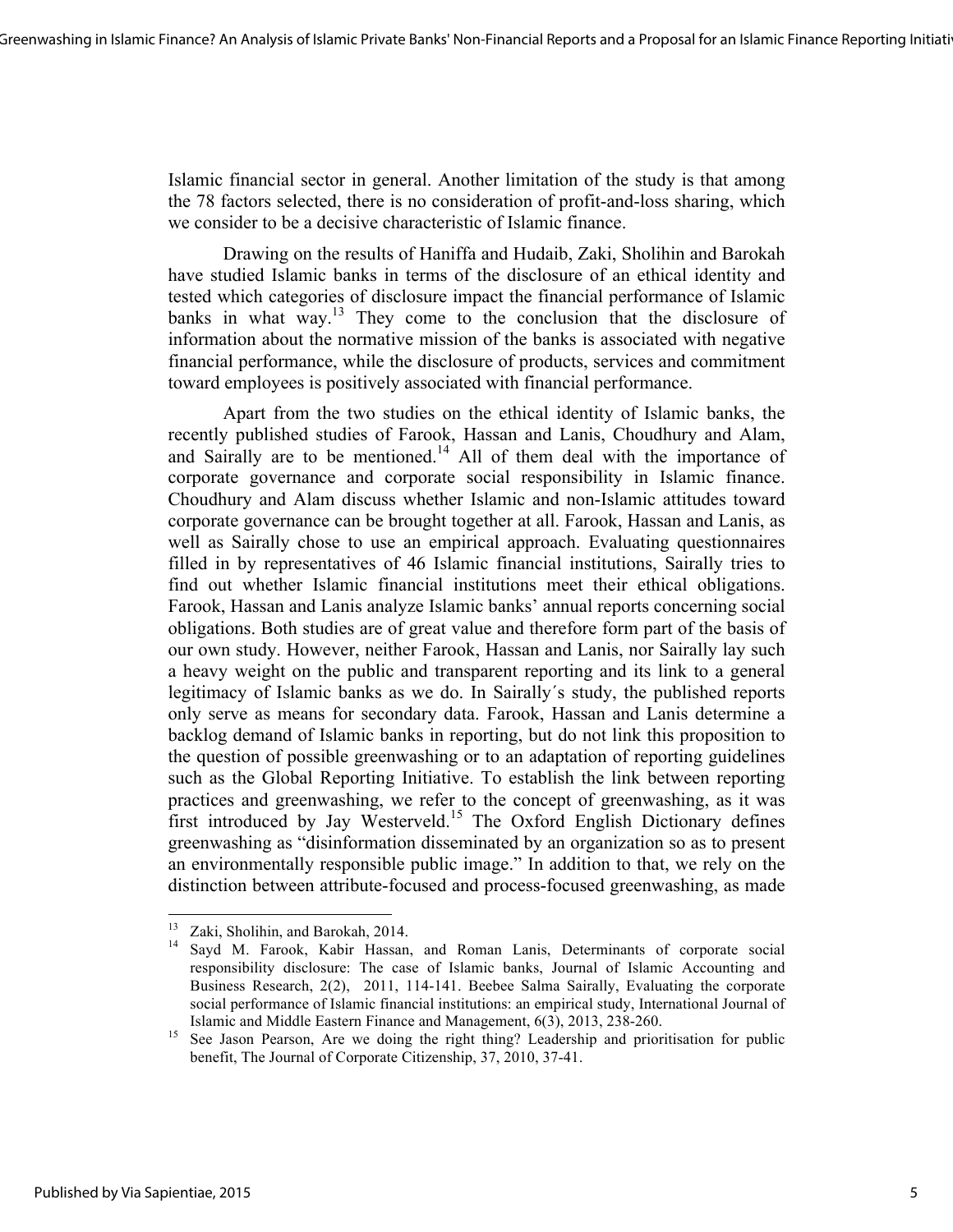by Linder.<sup>16</sup> In our study, we look at attribute-based greenwashing, as we analyze the commitment of Islamic banks toward the normative foundations of Islamic finance (for a detailed discussion of the concept of greenwashing, see concluding section).

## **Islamic finance as socially responsible investing**

This study focuses on the field of socially responsible investing (SRI), which is to be distinguished from the classical approach of conventional finance according to the principle of absolute return. socially responsible investing originally grew out of the wish of religious groups to invest in accordance to their normative beliefs. Here, the founding initiative was the Religious Society of Friends of 1758 that established investment rules prohibiting slave trade in northern America.<sup>17</sup> Nowadays, socially responsible investing is a concept that has become mostly secular and is applied as an investment strategy in a variety of different settings. Socially responsible investing is defined as an investment style in which ethical, social and ecological aspects of investments are considered to be as important as financial performance.<sup>18</sup> Investors and institutions that apply socially responsible investing do not solely operate on the premise to maximize profits, but consider the harmonization between social and ecological values and economic profits to be the foundation of their work. As Weber and Remer note, this approach "aims to have a positive impact on people, the environment and culture by means of banking."<sup>19</sup>

As a subcategory, socially responsible investing contains religion-based investing, i.e. a way of investing where the normative basis is drawn from a religious code of ethics.<sup>20</sup> Especially among the three monotheistic religions – namely Judaism, Christianity, and Islam – there has always been great interest in

<sup>&</sup>lt;sup>16</sup> M. Linder. The Two Mayor Types of , Greenwash' definitions, the Problematic Implications of Indistinctness and a Set of Likely Inconsistencies, Center for Business Innovation Working

Paper Series, 18 2010.<br><sup>17</sup> Robert Howell. Globalization and the good corporation: Whither socially responsible

investment?, Human Systems Management 27, 3, 2008, 243-253. <sup>18</sup> Celia De Anca. Investing with values: ethical investment versus Islamic investment, Islamic Banking and Finance in the European Union, Edward Elgar Publishing, Cheltenham and

Northhampton 2010, 128.<br><sup>19</sup> Olaf Weber and Sven Remer, Social Banks and the Future of Sustainable Finance, Routledge, London, 2012, 2.<br><sup>20</sup> Céline Louche, Daniel Arenas, and Katinka C. Van Cranenburgh, From preaching to investing:

Attitudes of religious organisations towards responsible investment, Journal of business ethics, 110(3), 2012, 301-320.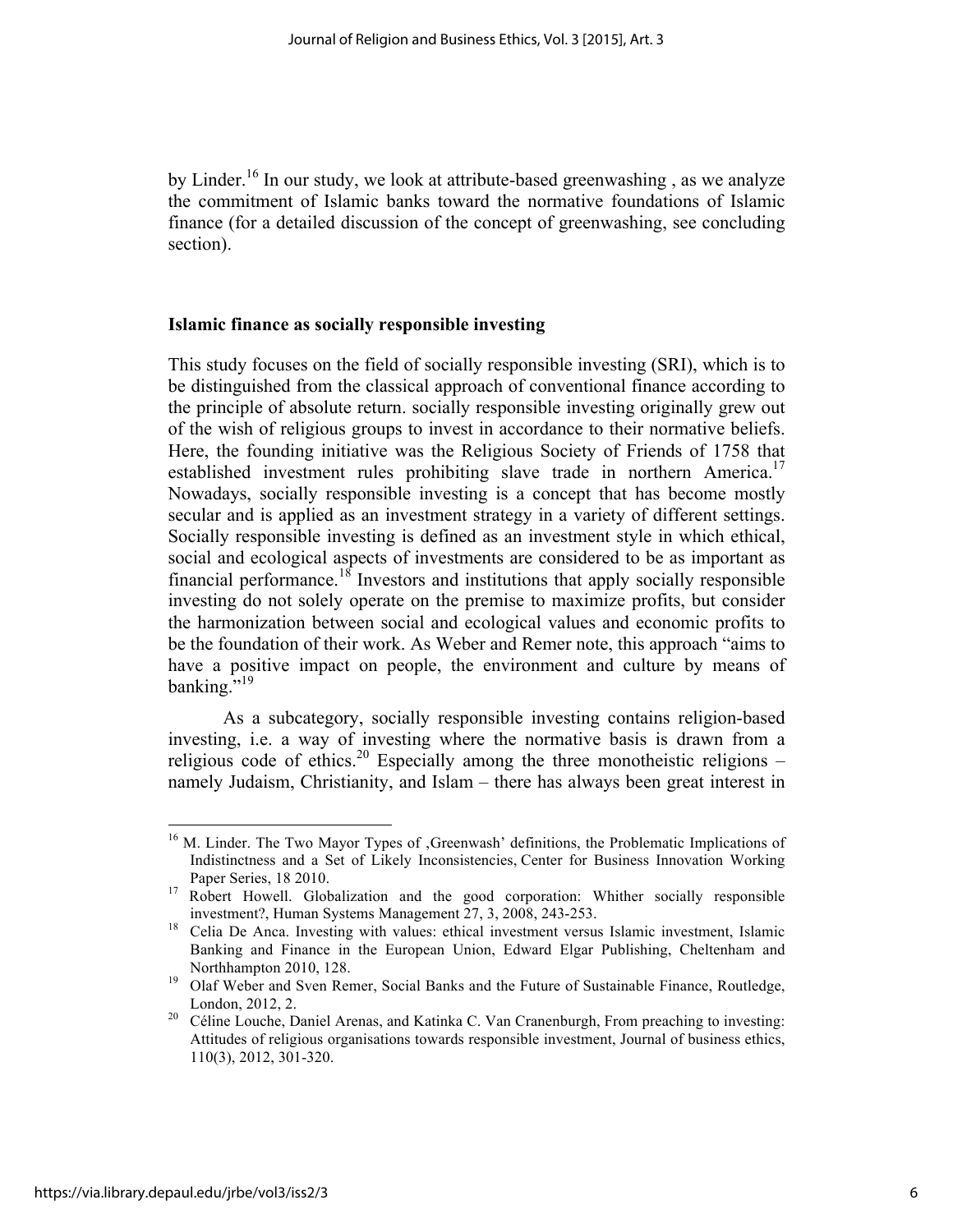combining financial activities with religious norms. Current figures show that there are Christian investments of 17 billion US dollar in assets in about 50 religion-based funds.<sup>21</sup> Apart from these specific funds, Christian organizations such as the American Family Association advise members on how the invest in accordance to religion-based norms. Interestingly, however, today's most developed field of religion-based investing is Islamic finance. Islamic finance is often presented as a fully distinct market system, contrasting the conventional<sup>22</sup> financial system. On a broader level, the ethical goals of Islamic finance are considered to be as important as the maximization of financial profits. Namely, Islamic finance focuses on the social and economic welfare of the (Islamic) community.<sup>23</sup> The core principles of Islamic finance are derived from the *shari'ah*, the Islamic legal code. The *shari'ah* is not a codified law, but a mixed code of conduct coming from different religious sources. The *qur'an* and the *sunnah* (collected stories about the life of the Islamic prophet Muhammad) are classified as primary sources. They contain instructions on how Muslims should deal with financial matters and how the Islamic prophet Muhammad himself dealt with financial matters during his lifetime. As secondary sources, *ijma'* (consent of Islamic scholars) and *ijtihad* (individual thinking and reflection) are part of the foundation of the *shari'ah*. If a question about the Islam-compliance of a particular behavior cannot be answered by the consultation of one of the primary sources (or if the sources bear conflicting results), the secondary sources are usually included into the jurisdiction. $24$ 

In terms of modern banking and finance, the *shari'ah* can of course only give an overall guidance. Based on the writings of Islamic scholars of the twentieth century, as well as based on the opinions of Islamic scholars with a deep knowledge in Islamic jurisdiction and economics, four prohibitory guidelines have been developed for current Islamic finance: First, Islamic financial market participants are not allowed to deal with interest (prohibition of *riba*). Second, speculative activities are allowed only if all parties involved are exposed to the very same risk to either win or lose from a particular investment. Third, economic transactions or investments must not be gambling-like. Here, especially zero-sum games (in which one parties only wins if another party loses) are prohibited. Fourth, there is a ban to invest in a number of business sectors that are classified

<sup>&</sup>lt;sup>21</sup> William B. Werther and David B. Chandler. Strategic Corporate Social Responsibility. Stakeholders in a Global Environment, Sage, New York, 2011, 365. <sup>22</sup> The term "conventional" is used in this study for all financial institutions that do not operate

according to the religious and legal demands of Islamic finance. <sup>23</sup> Frank E. Vogel and Samuel L. Hayes, Islamic Law and Finance. Religion, Risk, and Return,

Kluwer Law International, Den Haag, 1998. Haniffa and Hudaib, 2007, 98.<br><sup>24</sup> Stefan Leins, Zur Ethik des islamischen Finanzmarktes, Zeitschrift für Wirtschafts- und

Unternehmensethik, 11(1), 2010, 66.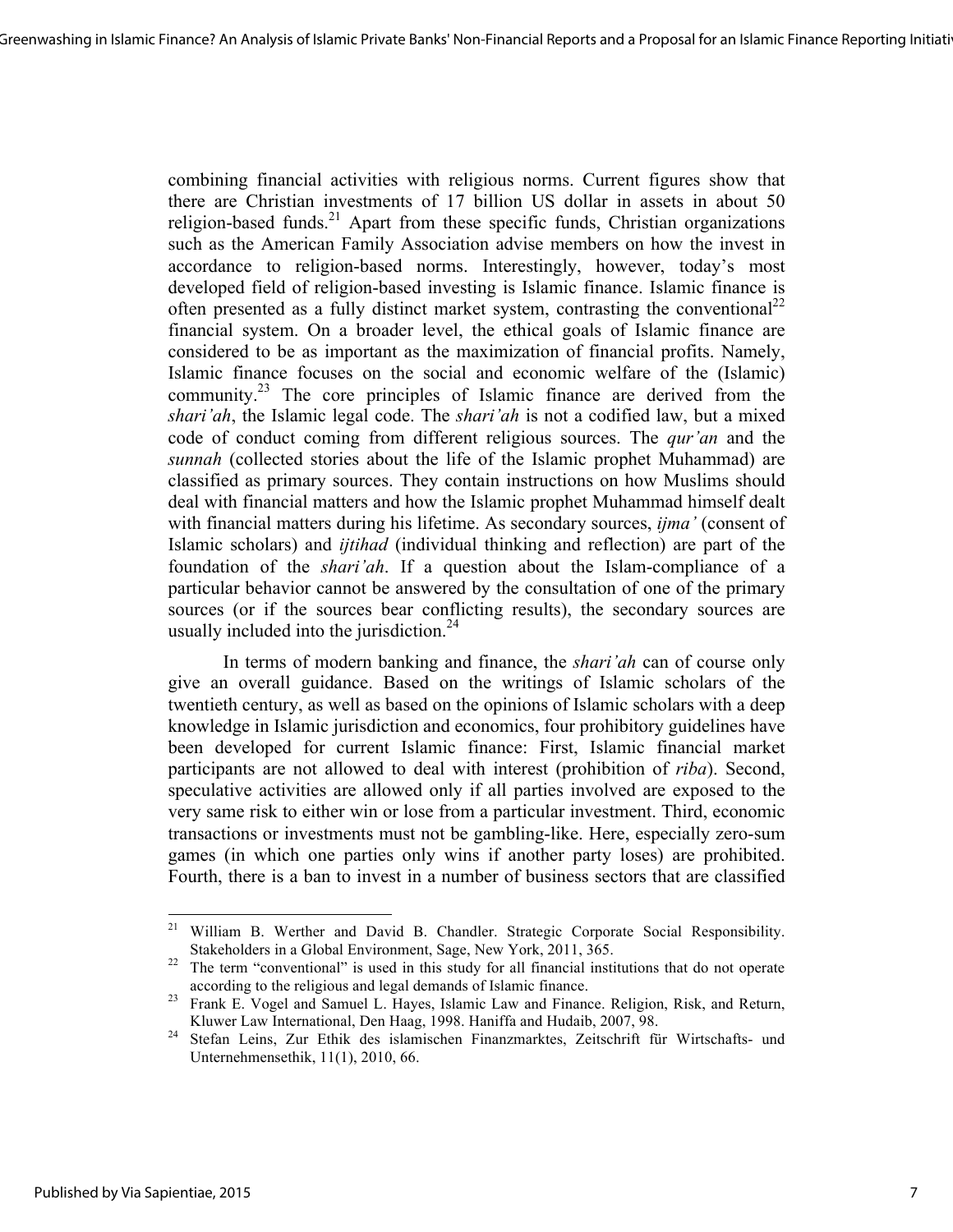as not being compliant to Islam. Namely, this is the alcohol sector, pork production, adult entertainment as well as the defense industry.<sup>25</sup>

## **The controversy over form versus substance**

In an article published in 2010, anthropologist Bill Maurer discusses the difference between the formal application of *shari'ah* rules on financial transactions and the consideration of normative religious criteria for the structure of an Islamic economy. According to Maurer, one can find both positions in the debate on Islamic finance. Discussing the example of the change of the criteria for the *sukuk*-structuring in 2009, Maurer argues that the formalist position – which is the view that Islamic finance can be constructed as a technical procedure regardless of its normative aspects – gained the upper hand in practice since the beginning of the 1990s.<sup>26</sup> He considers the dominance of the formalistic position to be primarily caused by the rise of the interregional regulatory agency AAOIFI (Accounting and Auditing Organization for Islamic Financial Institutions). The organization that was initiated in 1991 had established a practice that encourages a juridical interpretation of what is considered to be *shari'ah*-compliant in a financial market context instead of stressing a normative approach to define *shari'ah* compliance in an economic context. Referring to a financial market report of the rating agency Moody's that was published under the title "The future of *sukuk*: substance over form? Understanding Islamic securitization, asset-backed and AAOIFI principles,"<sup>27</sup> Maurer characterizes this development as a result of a *form-versus-substance* debate among the practitioners of Islamic finance.

Evidently, these different positions concerning the application of Islamic finance have rarely been discussed in the specialized literature. Even though the massive increase of mark up-products (*murabahah*) that share similar characteristics to interest-based products reinforce the dominance of the formalistic position, much of the Islamic finance literature still highlights the substance-based aspects of the field. In order to understand the biases between theory and practice, it is therefore worth to take a quick look at the history of thought that served as basis for the establishment of an Islamic financial market.

According to Saeed, the early development of the concept of an Islamic economic system can be ascribed to a number of Islamic thinkers of the twentieth

<u> 1989 - Johann Stein, fransk politik (d. 1989)</u>

<sup>&</sup>lt;sup>25</sup> Some Islamic scholars also prohibit investments in Western entertainment and media companies, as they accuse them to support propaganda against the Muslim community.<br><sup>26</sup> Maurer, 2010, 33-34<br><sup>27</sup> Khalid Howladar, The Future of Sukuk: Substance over Form? Understanding Islamic

securitisation, Asset-Backed and AAOIFI principles, Moody's Investors Service, 2009, 1-13.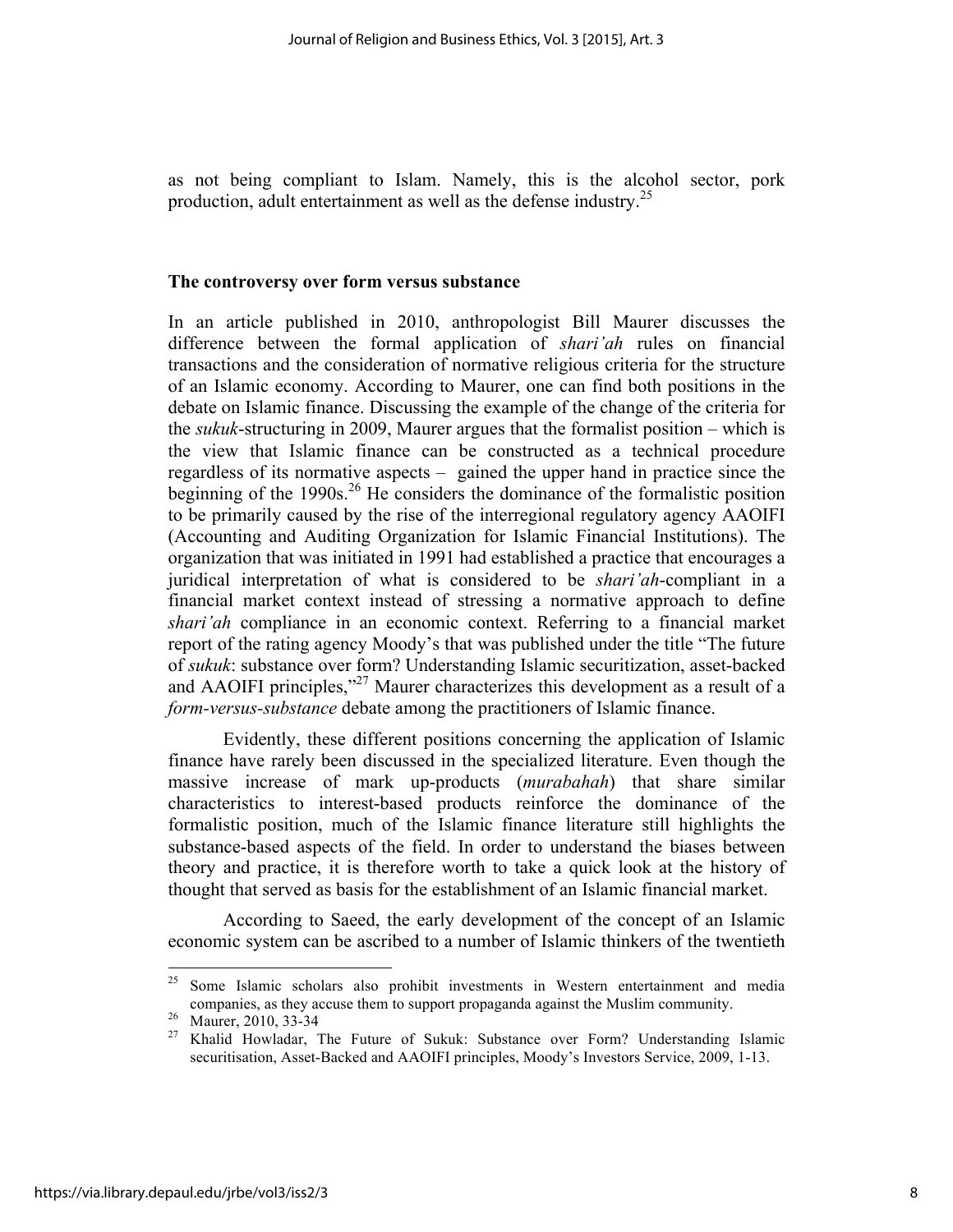century.<sup>28</sup> These masterminds – above all Sayyid Qutb, one of the founders of the Egyptian Muslim Brotherhood and Muhammad Baqir as-Sadr, an Iraqi religious scholar and economic theorist – were mainly interested in the establishment of an Islamic economic system as an autonomous economic system.29 According to as-Sadr, this economic system should have represented an alternative to Western capitalism as well as to Marxist-socialist principles. Qutb, too, was primarily interested in an Islamic alternative to the economic schools of thought dominated by the West. $30$ 

Especially as-Sadr's attempts of formulating an Islamic economy with a normative religious aspiration can be found in early texts on Islamic finance. However, they vanished over time in the specialized literature. Instead of taking up the idea of an Islamic political economy, the current literature presents Islamic finance as part of the global capitalist system, in which *shari'ah* compliance amounts to a formal procedure during the structuring and circulation of financial products. Normative religious components are still mentioned and used in the description of products and the marketing of banks, especially when these descriptions aim at claiming a superiority of the Islamic approach toward economic action.<sup>31</sup> But ideational thoughts of an Islam-based economic system referring to the application of religious principles in order to promote social justice, as it is described by as-Sadr and Qutb, seem to play a minor role in the practical application of Islamic finance today.

Based on this diverge between theory and practice, our study examines whether Islamic private banks fulfill the demands of an Islam-based economic processing today as imposed by the *shari'ah*, or whether they engage in greenwashing. Hence the overall research objective of this study can be formulated as follows: *Are Islamic private banks listed in the Bloomberg list of Islamic banks committed to the governance and normative ideal of Islamic finance as it is described in the theoretical literature, or do they engage in greenwashing, as it is argued by critiques?* 

We address this research objective by deriving 21 criteria from the literature. Based on these 21 criteria, we identify four criteria as *conditio sine qua non* (see next chapter). Based on the four criteria as described in the next sections

<sup>&</sup>lt;sup>28</sup> Abdullah Saeed, Islamic banking and interest: A study of the prohibition of riba and its

contemporary interpretation, Leiden, Brill, 1996, 5-16. <sup>29</sup> Cf. Kabuye Uthman Sulaiman. Distributive Justice: A Comparative Analysis of The Views of Sayyid Qutb, Muhammad Baqir al-Sadr, John Rawls and Robert Nozick, Lambert Academic Publishing, Saarbrücken, 2009.<br><sup>30</sup> Sabine Damir-Geilsdorf, Herrschaft und Gesellschaft: der islamistische Wegbereiter Sayyid

Quṭb und seine Rezeption, Ergon, 2003. <sup>31</sup> Cf. Saleem, Islamic Banking-A \$300 Billion Deception, 2006, 8.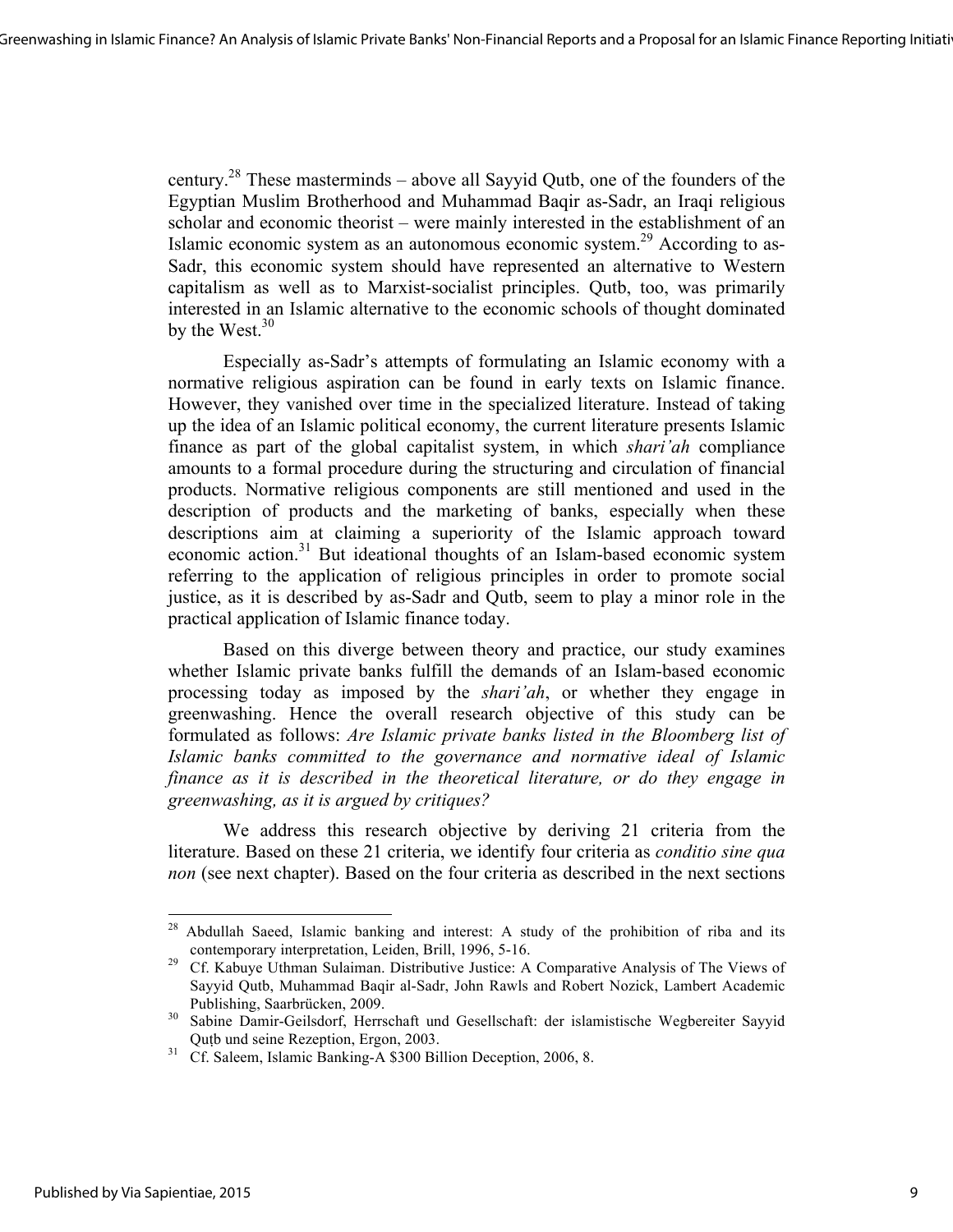we identify four research questions. The first two examine the fulfillment of formal governance-related demands, the third and fourth test the fulfillment of religion-based normative demands.

# *Governance-based Islamic finance criteria*

We have identified 21 different criteria that shall measure the rigidity of Islamic private banks when it comes to applying the formal and normative rules of Islamic finance (see appendix 1). Regarding governance, two of them appear to be especially important to us. The first one is the declaration of the existence of an independent *shari'ah* board. The second one is the use of so-called profit-and-loss sharing mechanisms  $-$  a sort of business partnership that is a central part of the idea of Islamic finance. Following from this, we define our first two research questions (1.1 and 1.2) according to these criteria.

The AAOIFI advises Islamic banks to create their own *shari'ah* board, which examines the structure of their own products and financial transactions. Even though the Islamic religion allows every Muslim to decide himself or herself whether something is Islamic (*halal*) or not Islamic (*haram*), it is common practice that *fatwa*-decisions are taken by a small number of scholars with a high reputation within the Islamic community. In the context of the Islamic financial market it is also common that banks give at least one chair of the *shari'ah* board to a scholar who is also a member of the legislative AAOIFI-*shari'ah* board (for an illuminating analysis of the concentration of power in favor of the *shari'ah* scholars and of the process of the *halal*-certification, see Hayat, Den Butter and Kock 2013).

Following this procedure, Islamic banks can strengthen their credibility among Islamic costumers and at the same time minimize the risk of being criticized by the AAOIFI concerning particular products. The compliance with the AAOIFI-standards – among which is the maintenance of a permanent bank internal *shari'ah* board – is a requirement for the acquisition of an Islamic banking license in Bahrain, Dubai, Jordan, Lebanon, Qatar, Sudan and Syria (AAOIFI Online 2013). Regardless of such governmental regulations we consider the existence of an independent *shari'ah* board that is not involved in the operative business of the bank as a central criterion of an adequate Islamic banking governance. Research question 1.1 therefore focuses on this particular issue.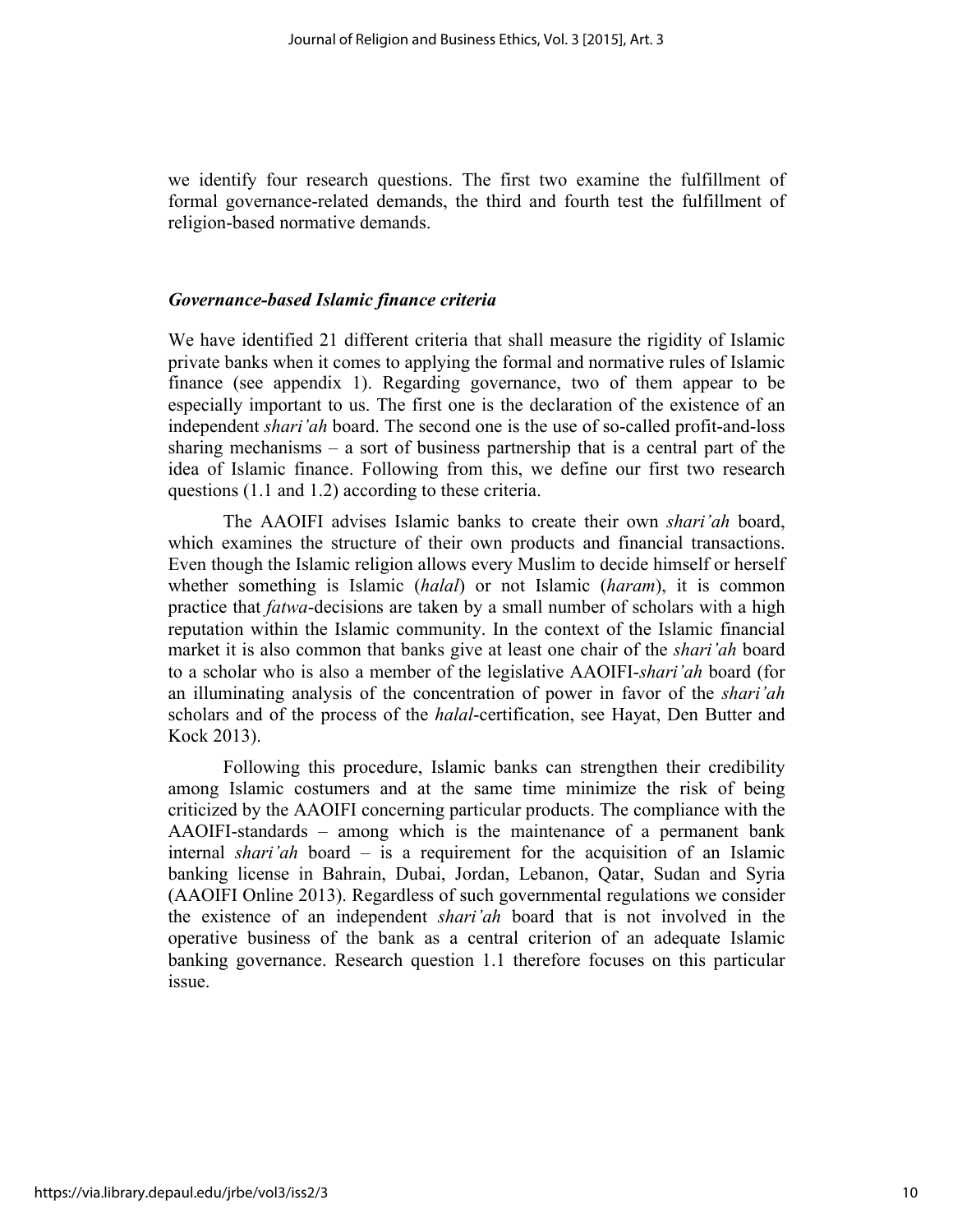*RQ 1.1: Do Islamic private banks declare an independent shari'ah board in their annual report?*

In addition to the *shari'ah* board, the business principle of profit-and-loss sharing is characterized as a central principle of *shari'ah*-compliant banking in the Islamic finance literature. Muhammad Nejatullah Siddiqi, a central figure in the development of Islamic finance, for example, writes in the introduction of his book: "In view of the prohibition of interest in Islam, modern writers on Islamic economics are unanimous that any reorganization of banking will have to be done on the basis of *shirkah* (partnership) and *mu[da]rabah* (profit-sharing)." <sup>32</sup> Profitand-loss sharing is of crucial importance, because it stresses the fact that all business partners should bear a risk of loss. This goes in line with the aspiration of Islamic finance to be a profit-based (rather than interest-based) economic system. *Mudaraba* and *musharaka* – the two profit-and-loss sharing mechanisms of Islamic finance – are described as the heart of the Islamic financial economy. One reason for that is its religious legitimacy: *musharaka*, for example, is directly mentioned in the *qur'anic* verses 4/12 and 28/24. Further, they are used to describe Islamic banking as fair banking due to the sharing of profits and risks.<sup>33</sup> Despite the stylizing of profit-and-loss mechanisms as the heart of Islamic finance, Vogel and Hayes note that the formalistic style of the mark uptransaction was already popular among providers of Islamic financial operations at the end of the  $1990s^{34}$  Reasons for that are surely that mark-up financing, in which the mark up to be paid is usually similar to the exact amount an interest rate, allows for a conventional economic calculation of risk. Here, it also needs to be mentioned that stricter global regulations of the risk management of banks (especially under the regulations Basel II and III) have made the application of the rather risky profit-and-loss sharing operations more difficult. Especially because of the increasing difficulties to make profit-and-loss sharing, we argue that Islamic private banks that still offer and declare profit-and-loss sharing are more likely to fulfill their religious requirements. Research question 1.2 therefore aims at the examination of these operations and their declaration.

*RQ 1.2: Do Islamic private banks declare to offer profit-and-loss sharing in their annual report?*

<sup>32</sup> Muhammad Nejatullah Siddiqi, Partnership and Profit-Sharing in Islamic Law, Islamic Foundation, Leicester, 1985, 9 (italics in original).<br>33 Leins, 2010, 71-72.<br>34 Vogel and Hayes, 1998, 238-240.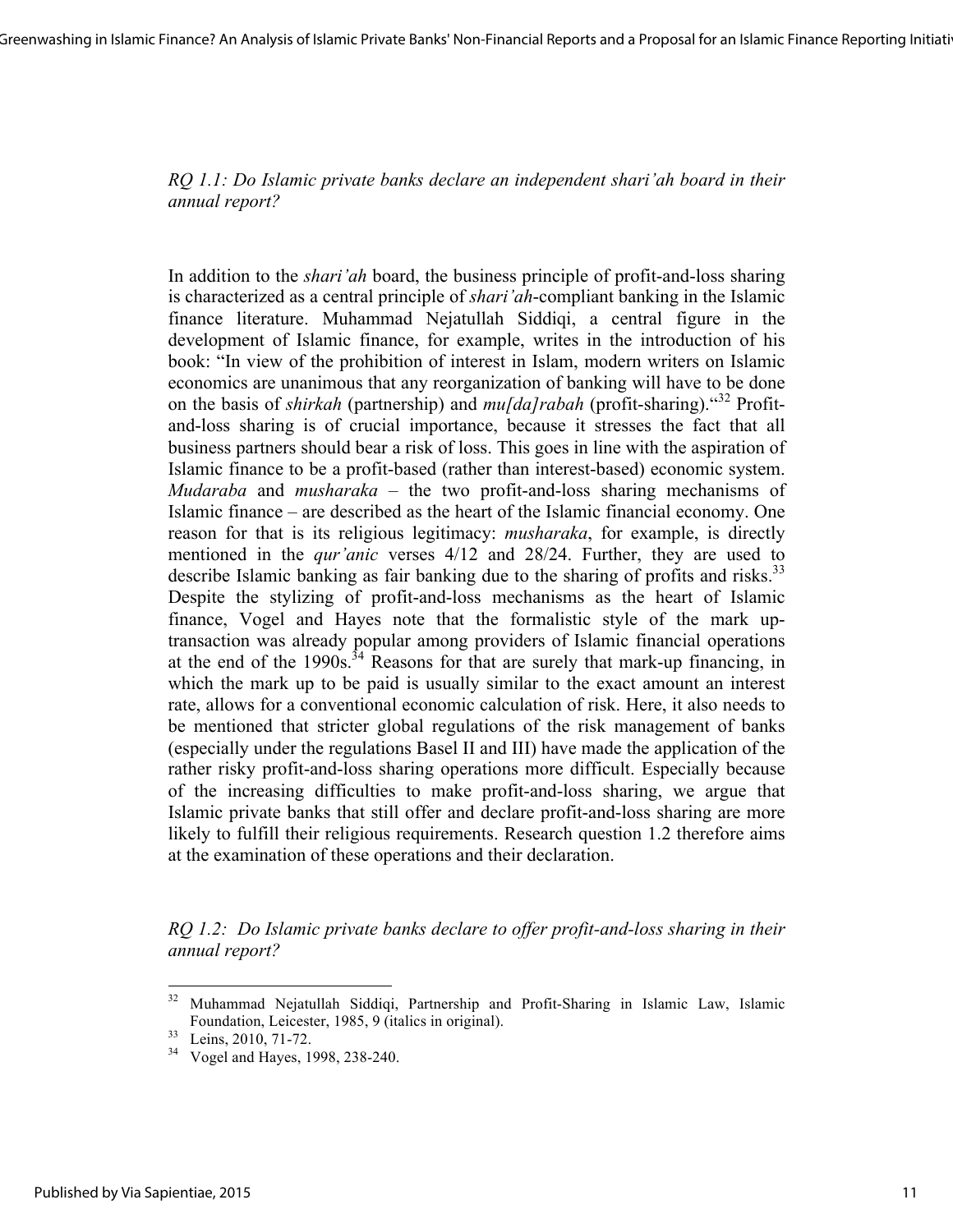# *Norm-based Islamic finance criteria*

In addition to the two research questions introduced, which examine the normative religious requirement of Islamic private banks from a governance perspective, we phrase two questions that aim to explore the normative activities of Islamic private banks. First, we check whether the examined Islamic private banks declare the payment of *zakat*, i.e. Islamic alms. Second, we check whether the examined private banks offer *qard hassan*, which are loans that are interestfree and free of charge, for people in need.

*Zakat* is a religious tax in favor of the poor and has an important meaning in Islam, as it marks one of the "five pillars" of Islam. Its prominent role in the *qur'an* and in religious practice turns *zakat* into an Islamic obligation and is often considered to be a universal remedy against poverty and for economic justice by the Islamic community. <sup>35</sup> The payment of *zakat* is often believed to function as a purification of the acquired fortune and is should amount to about 2.5 percent of the owned capital annually. The fact that *zakat* is not just a volontary charitable donation is also shown by the division of Islamic donations into *zakat*, *sadaqat* and *khayr*. Schäublin defines *zakat* as "mandatory almsgiving", *sadaqat* as "voluntary almsgiving" and *khayr* as "charity".<sup>36</sup> In literary discourse on Islamic finance, there is consent that the payment of *zakat* by banks and costumers (as separate entities) is obligatory and should be explicitly made transparent. Against this background, question 2.1 raises the question whether the examined banks pay and declare *zakat*. In doing so, we stress our conviction that Islamic banks that pay *zakat* are more likely to fulfill the normative religious requirements.

# *RQ 2.1: Do Islamic private banks declare the payment of zakat in their annual reports?*

Another type of philanthropic contribution that is deduced from the normative claim of Islamic economics is *qard hassan*. *Qard hassan* equates a free-of-charge loan that is supposed to support the economic and social development of the Islamic community without prioritizing the financial interests of an Islamic bank. As highlighted in theory, *qard hassan* should be made available to less privileged groups that have to finance unique or unexpected expenses like medical bills,

<u> 1989 - Johann Stein, markin film yn y breninn y breninn y breninn y breninn y breninn y breninn y breninn y b</u>

<sup>&</sup>lt;sup>35</sup> Cf. Jonathan Benthall, Financial worship: the Quranic injunction to almsgiving, Journal of the Royal Anthropological Institute, 1999, 27-42.<br><sup>36</sup> Emanuel Schäublin, The West Bank Zakat Committees (1977-2009) in the Local Context.

Center on Conflict, Development and Peace-building Working Paper, Graduate Institute, Geneva, 2006, 21-22.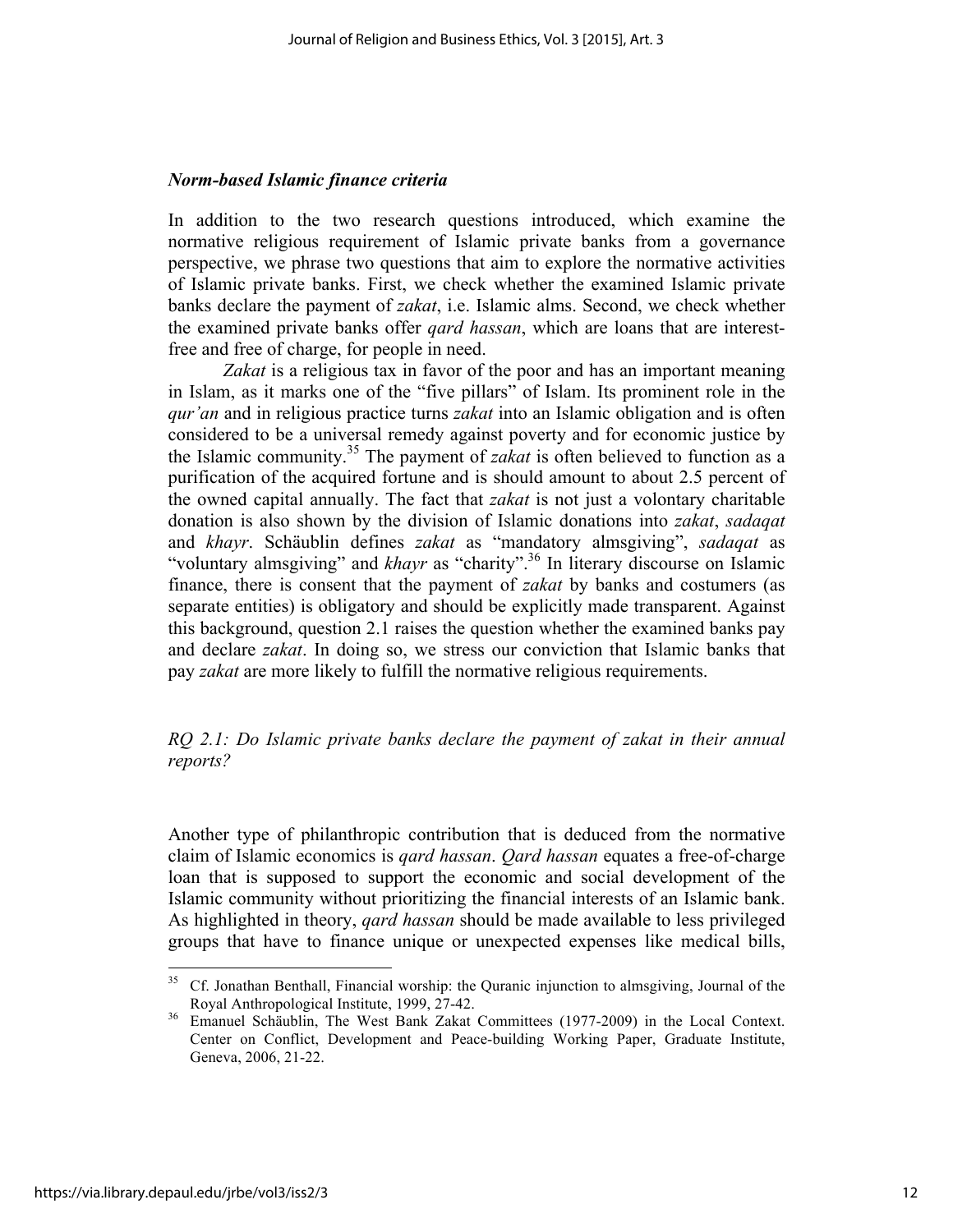weddings or funerals.<sup>37</sup> In practice, *qard hassan* is also often used as a technique to administer checking accounts. This, however, is characterized as formal *qard hassan* that is not considered as normative religious activity. <sup>38</sup> *Qard hassan*, as a free-of-charge loan, is not a profitable business method for Islamic private banks, but only aims at helping the Islamic community socially. Hence, it is an important indicator of how rigid the religious normative claim of an Islamic private bank is. We there formulate research question 2.2 as follows:

*RQ 2.2: Do Islamic private banks declare practicing qard hassan in their annual report?* 

# **Research Design**

In order to examine the commitment of Islamic private banks toward the duties as depicted in textbooks, we have developed a codebook of 21 constitutive items for Islamic finance according to our literature review (see appendix for the 21 criteria and basic literature). As there is no reference sheet for a codified Islamic finance, we decided for consensus sessions to develop the 21 items.

We used the literature discussed in the previous sections, and discussed among the three authors which criteria could be considered constitutional. For the four condition-sine-qua-non criteria, we additionally relied on the distinction of governance and norm based criteria to be incorporated.

Using this codebook, we can check whether the published information by Islamic private banks reflects the theoretical claim of Islamic finance. As mentioned above, we also developed four *sine qua-non* criteria. Relying on the literature on Islamic finance, we assume that an Islamic private bank that does not apply these four criteria does not practice Islamic finance as it is described in the theoretical literature, but a reduced version that could potentially be labeled as greenwashing. In more detail, our research design thus looks as follows:

In order to answer our overall research objective and more specifically our four research questions, we chose a sample of Islamic private banks. Their annual reports serve as unit of analysis. The selection of banks was taken from the

<sup>&</sup>lt;sup>37</sup> Haniffa and Hudaib, 2007, 101.

Michael Gassner and Philipp Wackerbeck, Islamic finance: islam-gerechte Finanzanlagen und Finanzierungen, Bank-Verlag Medien, 2010, 62-64.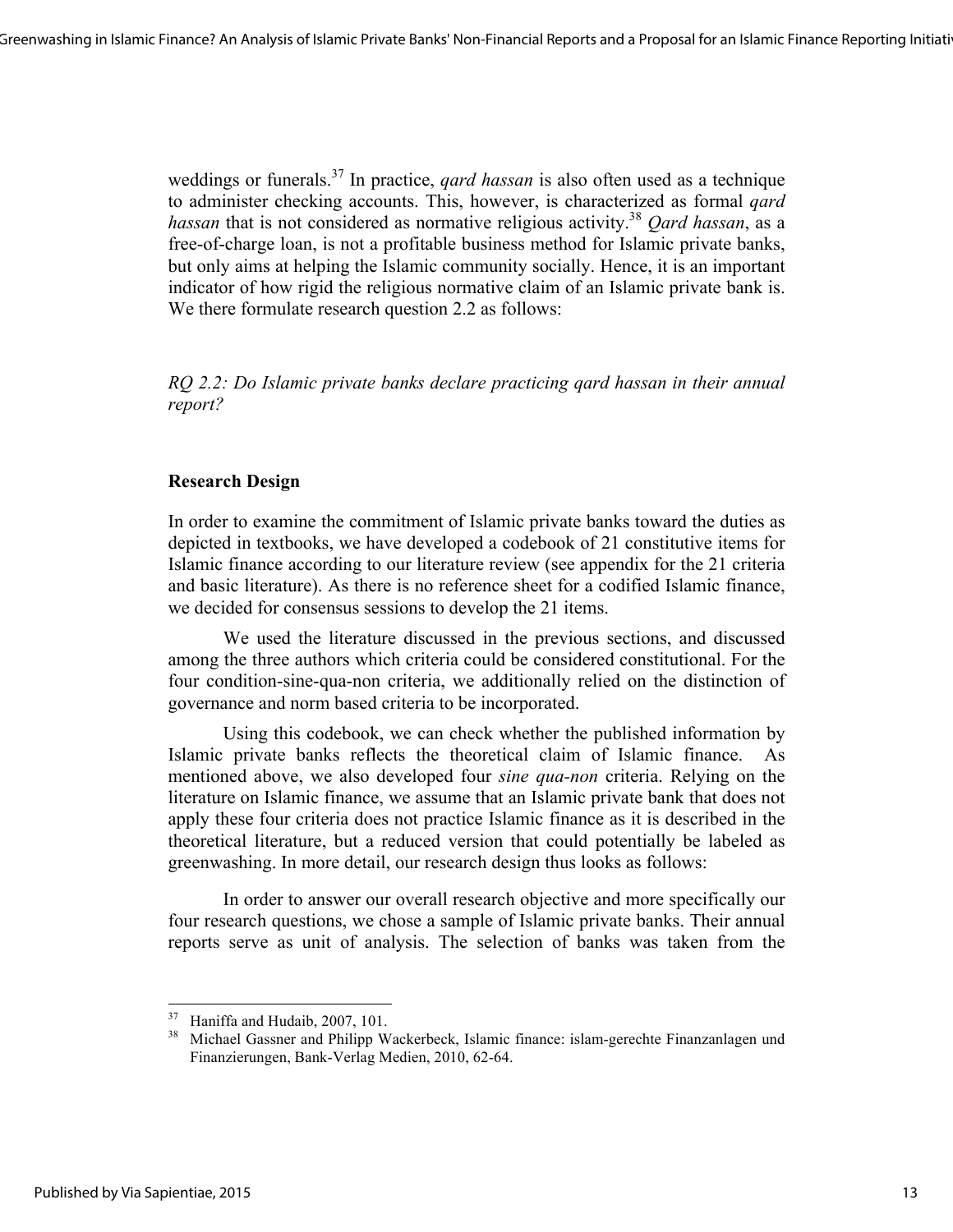Bloomberg list for Islamic banks.<sup>39</sup> The full list consists of 42 banks. However, since Bloomberg lists a very heterodox sum of institutes, the following selection criteria were applied:

- 1. The banks had to be labeled as *shari'ah*-compliant. This commitment had to be explicitly mentioned in the annual report. The banks that could be regarded as being inspired by Islamic finance but did not officially declare to be compliant to the *shari'ah* were therefore excluded.
- 2. Banks that just maintain a so-called *Islamic window* were also excluded because Islamic windows of conventional banks are particular service centers whose activities are not necessarily reflected in the overall commitment or the culture of the bank. As a consequence, their commitment to religion-based norms in normally not mentioned in the banks' annual reports.
- 3. We chose to only select private banks. Islamic investment banks, Islamic sovereign wealth funds, or other providers of Islamic financial services were excluded. We took this decision because private banks are accessible to the public and thus face different disclosure expectations than institutions such as sovereign wealth funds or investment banks.
- 4. We only selected bank that published an annual report in 2011 that was available on their website in English. Just one bank in the original sample, namely Syria International Islamic Bank, offered its annual report only in Arabic.

The sample was created between the 25th of June and the 6th of July, 2012. After the application of our filter criteria, a sample of 18 Islamic private banks with a total market capitalization of USD bn 58,5 emerged (see Table 1).

<sup>&</sup>lt;sup>39</sup> Retrieved from Bloomberg on 20 June 2012.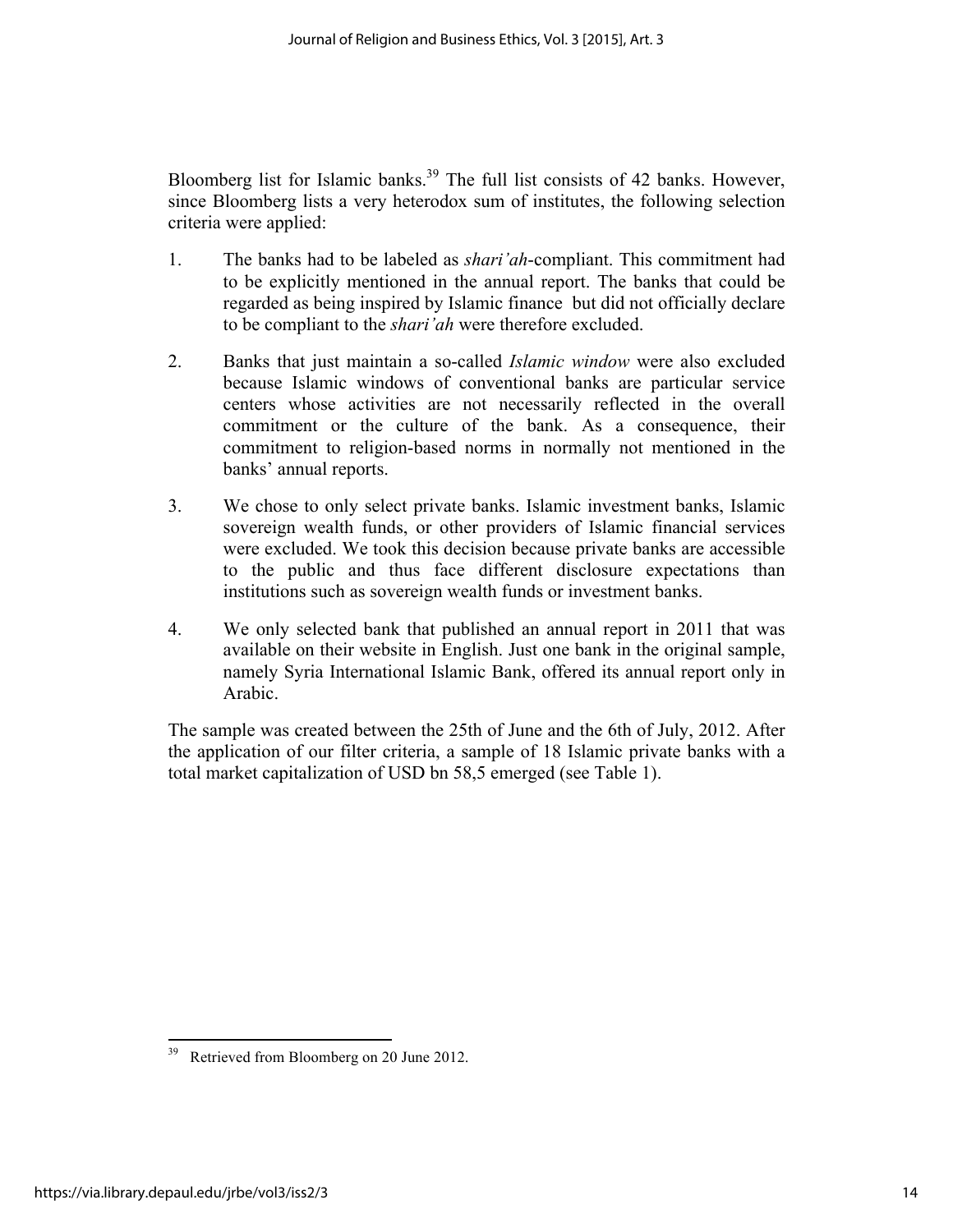| N <sub>0</sub> | Institution                        | Country      | Market Cap. (in Sm) |
|----------------|------------------------------------|--------------|---------------------|
|                | Al Rajhi Bank                      | Saudi Arabia | 29700               |
| $\overline{2}$ | Kuwait Finance House               | Kuwait       | 7270                |
| $\overline{3}$ | Alinma Bank                        | Saudi Arabia | 5060                |
| $\overline{4}$ | Qatar Islamic Bank                 | Oatar        | 4970                |
| 5              | Boubayan Bank K.S.C.               | Kuwait       | 3880                |
| 6              | <b>Qatar International Islamic</b> | Oatar        | 2040                |
| 7              | Bank Al-Jazira                     | Saudi Arabia | 1860                |
| 8              | <b>BIMB Holdings BHD</b>           | Malaysia     | 1110                |
| 9              | Islami Bank Bagladesh LTD          | Bangladesh   | 616.63              |
| 10             | Jordan Islamic Bank                | Jordan       | 436.24              |
| 11             | Ithmaar Bank BSC                   | Bahrain      | 378.55              |
| 12             | Meezan Bank LTD                    | Pakistan     | 280.21              |
| 13             | Bahrain Islamic Bank               | Bahrain      | 236.78              |
| 14             | Faisal Islamic Bank of Egypt       | Egypt        | 228.25              |
| 15             | Al-Salam Bank                      | Bahrain      | 158.84              |
| 16             | Al Baraka Bank Egypt E.S.C.        | Egypt        | 118.95              |
| 17             | Khaleeji Commercial Bank           | Bahrain      | 104.09              |
| 18             | Bankislami Pakistan LTD            | Pakistan     | 52.24               |
|                | Sum                                |              | 58500.78            |

#### **Table 1: Selected Islamic private banks**

The sample offers a homogenous field of Islamic private banks and therefore improves the comparability of the institutions. We consider this homogeneity of the sample as methodologically important, as otherwise institutions of different nature would have caused a sample bias in their disclosure policy. This, in return, imposes limitations of the research that are discussed in detail at the end of the article. Still, the phenomenon of Islamic finance according to the Bloomberg list and the sample selection is so broad that a multivariable, statistical analysis cannot be conducted, which is why the following part of the study consists of a benchmark development based on descriptive statistics.

We mentioned that in order to answer our four research questions, the annual reports were chosen as data sources. Annual reports are considered to be one of the most important communication channels of banks toward the public, customers and shareholders. An additional reason to choose annual reports as data source for our analysis was the fact that are that they are accessible to the public and therefore have a large distribution. The limitations associated to this approach will also be discussed in detail at the end of this article.

In order to address our research objective, we conducted a quantitative content analysis following the methodological approach of Früh (2007). We developed a coding sheet that consists of 21 criteria that, in our view, mark a rigorous approach toward Islamic finance. We have discussed the criteria in two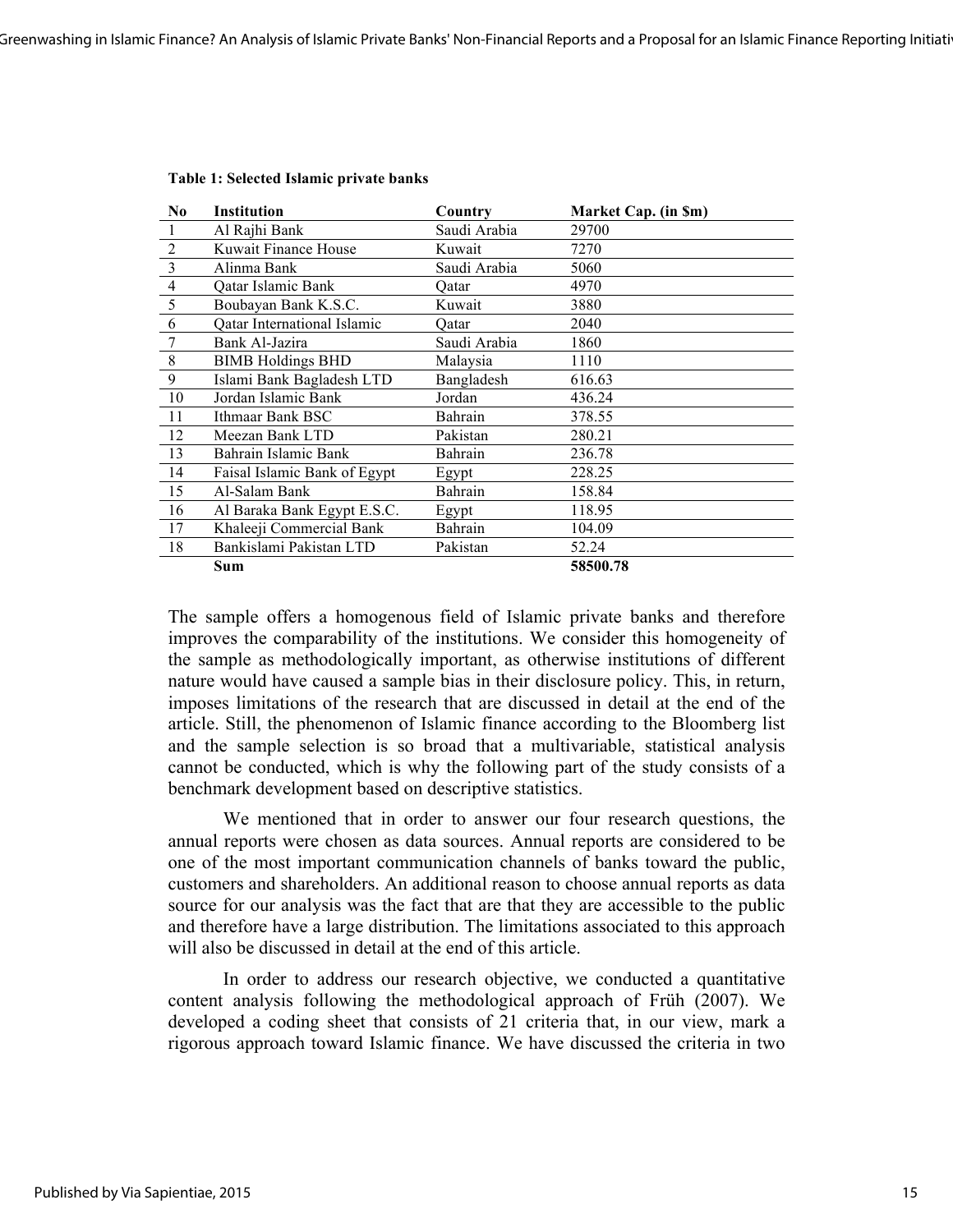consensus sessions, considered the selection of *conditio sine qua non* criteria and finally determined the four criteria mentioned above. Decisive for the selection of the criteria was that they are constitutive for Islamic thought and thus also for Islamic finance as a market practice. The list of criteria consequently represents an ideal Islamic financial mode in order to ensure the comparability with banks in different national legislations. For the structuring of the 21 criteria six fields were determined on the basis of coded literature. These fields were (1) the *shari'ah* compliance of the operations of Islamic banks, (2) the certification of these operations by a *shari'ah* board, (3) profit-and-loss sharing as the most important financing model, (4) the promotion of economic development in the society, (5) the payment of *zakat* and other donations to charitable organizations, as well as (6) the engagement for social development in the society (*qard hassan*). All of the 21 criteria can be found in the appendix. The criteria have been evaluated as either "fulfilled" or "not fulfilled" for each bank and filled in as a binary code in the respective list of criteria (1 for "fulfilled" and 0 for "not fulfilled").

## **Results and discussion**

In what follows, we present the results of our analysis in three steps. First, we put forward the performance of the banks represented in our sample by showing to what degree they fulfill the 21 constitutive criteria. Second, we present the results of our four research questions that we tested on the basis of our four *conditio sine qua non* criteria. Third, we discuss the overall results summarized as a frequency analysis of the banks. Building upon these three steps, and based on our sample, we will then determine a best-in-class profile.

The conducted study confirms the results of the study by Haniffa and Hudaib, which we discussed in our introduction: Islamic banks primarily focus on mark-up transactions, while the forms of transactions idealized in theory are rarely ever applied. This is true for profit-and-loss sharing, *qard hassan* and microloans, but also, even if only to a minor extent, to *zakat* and other charitable donations. The degree of the performance of the banks can be understood as the degree of their effort to fulfill Islamic finance criteria as they are put forward in theory. The banks that fulfill many criteria are particularly striving for a complete implementation of religion-based norms, while the ones with poor performance lack to offer an Islamic way of banking as it is described in theory.

Figure 1 shows the frequency of fulfilled criteria of our sample: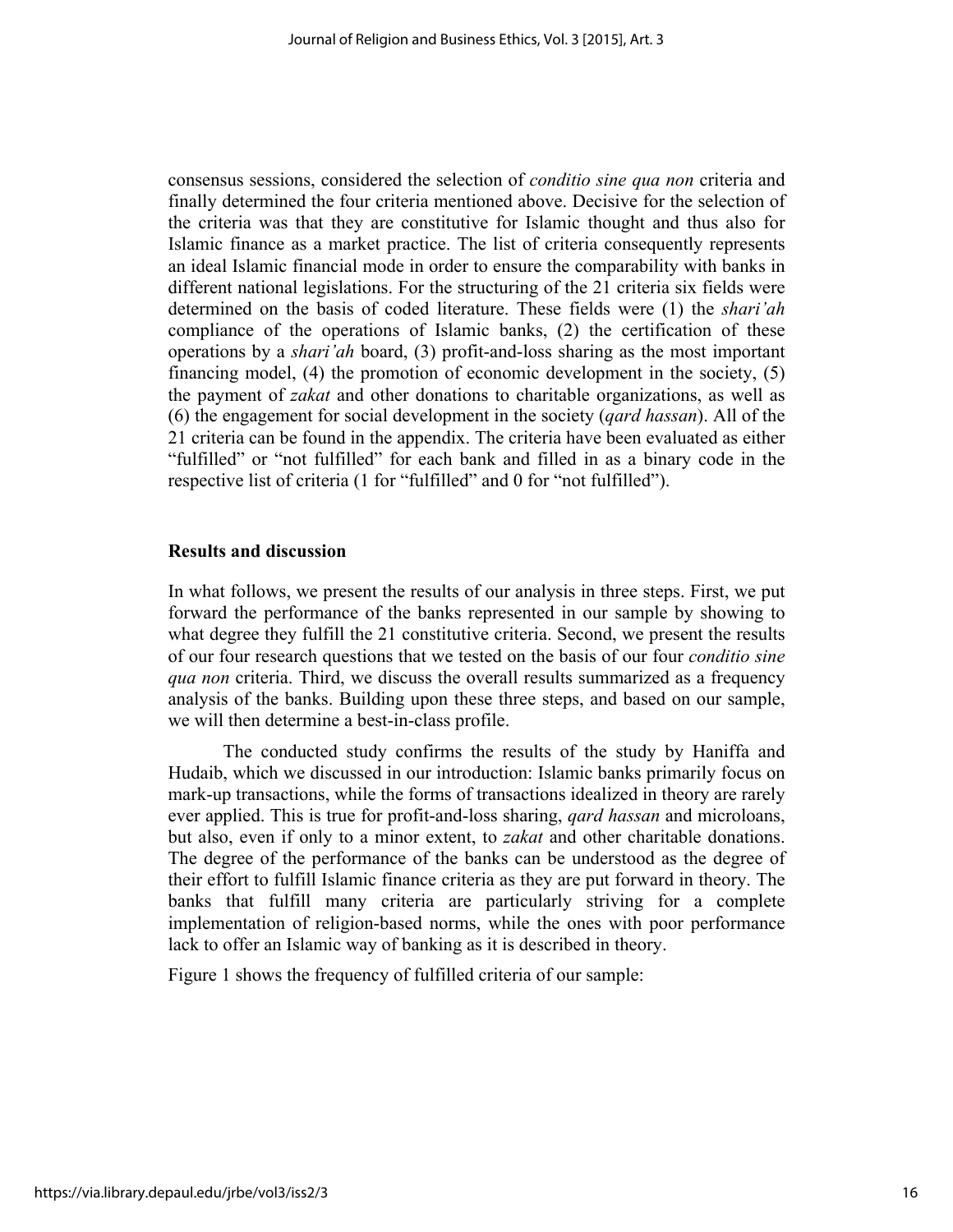

#### **Figure 1: Performance of all selected Islamic private banks on all 21 criteria**

The three top performers among the selected Islamic private banks that can be used for the determination of the best-in-class cases are *Islamic Bank Bangladesh*  (18/21), *Bahrain Islamic Bank* and *Qatar Islamic Bank* (both 17/21). The banks that adhere to less of the criteria seem to be subject to less strict rules even though they run under the label of Islamic finance (for a detailed discussion of this particular point, see research implications). Generally speaking, the degree of performance shows a rather wide range of commitment regarding the communication of Islam-based banking rules. Also, the frequency of the overall criteria indicates that there is a considerable variance regarding the commitment to implement the broad range of religious standards as imposed by the *shari'ah*. Reflecting on these results, readers should keep in mind that there is no strict consent on universally valid factors that determine *shari'ah* compliance. Therefore, the banks' performances should be understood as a relative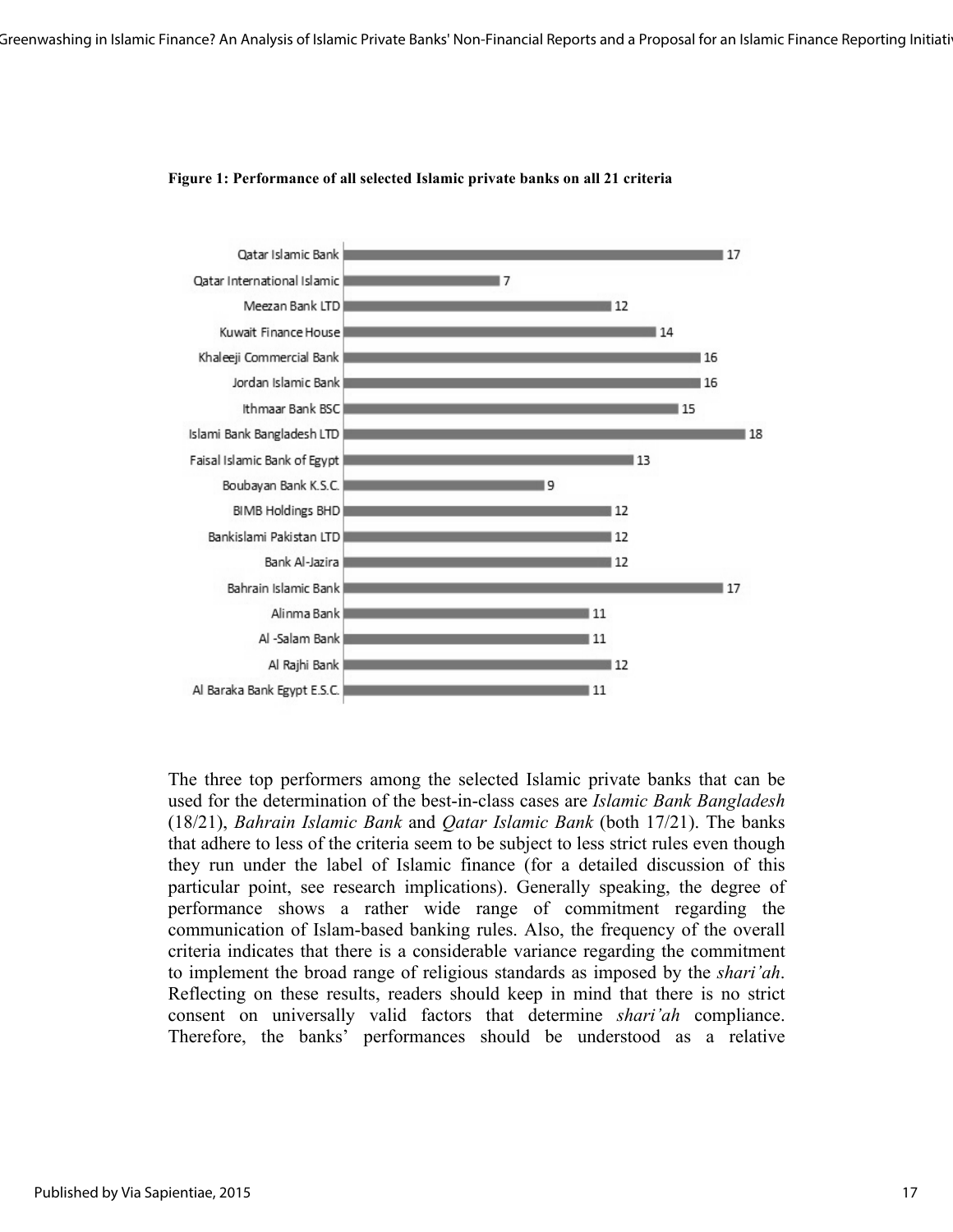measurement. We are not in a position to determine what is considered to be Islamic and what is not, so our analysis only shows which banks show what commitment in reporting on the criteria set up in theoretical books on Islamic finance.

The four *conditio sine qua non* criteria that were derived from the literature are: (1) the existence of *shari'ah* board, (2) the use of profit-and-loss sharing, (3) the payment of *zakat* and (4) the offering of *qard hassan*. We have argued that the addressing of these elementary criteria allows for a valuation regarding the rigorous implementation of the constitutive criteria. As mentioned above and as recommended by the AAOIFI, Islamic banks should have a *shari'ah* board which at least one renowned religious scholar is part of. Out of the 18 examined Islamic private banks, only 12 banks actively declare an independent *shari'ah* board as a means of governance-based Islamic finance criteria. With regard to the equally important profit-and-loss sharing criterion, our data indicates that only 16 banks declare to actively apply profit-and-loss sharing mechanisms. Hence, these two *conditio sine qua non* criteria are represented with 66,7 percent (declaration of existence of *shari'ah* board) and 88,9 percent (declaration of the use of profit-and-loss sharing mechanisms).

Let us now consider the norm-based Islamic finance criteria. As for the payment of *zakat*, we found that 13 banks and therefore 72,2 percent of the examined Islamic private banks report a participation in this mandatory religious tax for the poor. As for *qard hassan*, a free-of-charge loan for social purposes, we could find such an offering only in four of the examined Islamic private banks, which represents 22 percent of the sample.

As we considered these criteria to be conditio sine qua non criteria, our originial benchmark is only achieved by one single bank. Figure 2 shows the performance of the 18 banks we evaluated with regard to the four conditio sine qua non criteria.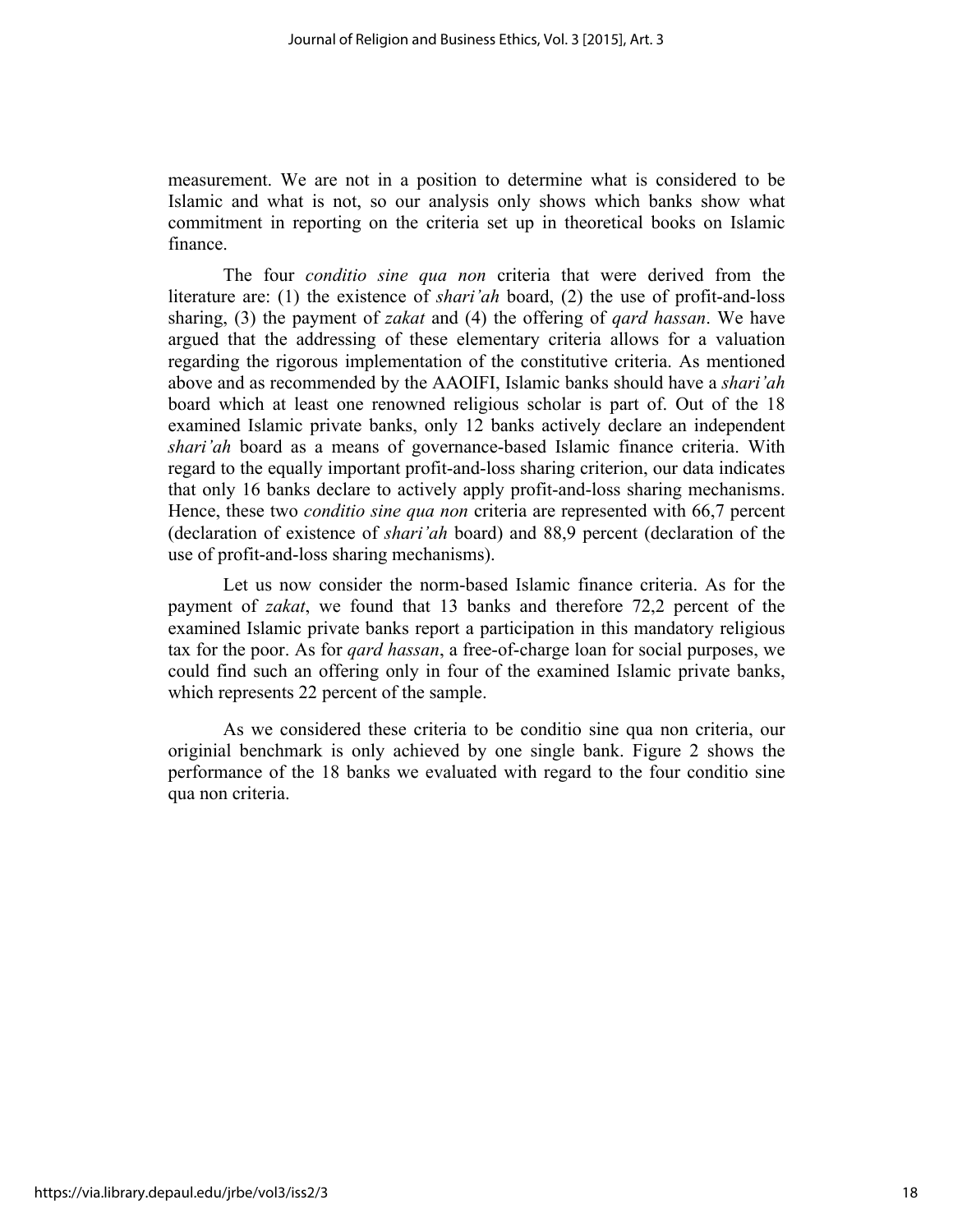|                              | shari'ah     |            |       |             |
|------------------------------|--------------|------------|-------|-------------|
| <b>Bank/Criteria</b>         | board        | <b>PLS</b> | zakat | gard hassan |
| Al Baraka Bank Egypt E.S.C.  |              | X          | X     |             |
| Al Rajhi Bank                | X            | X          | X     |             |
| Al -Salam Bank               |              | X          |       | X           |
| Alinma Bank                  | X            | X          | X     |             |
| Bahrain Islamic Bank         | X            | X          | X     | X           |
| Bank Al-Jazira               | X            | X          | X     |             |
| Bankislami Pakistan LTD      | X            | X          | X     |             |
| <b>BIMB</b> Holdings BHD     |              | X          | X     |             |
| Boubayan Bank K.S.C.         | X            |            | X     |             |
| Faisal Islamic Bank of Egypt |              | X          | X     |             |
| Islami Bank Bangladesh LTD   | $\mathbf{x}$ | X          | X     |             |
| Ithmaar Bank BSC             | X            | X          |       | X           |
| Jordan Islamic Bank          | X            | X          |       | X           |
| Khaleeji Commercial Bank     | X            | X          | X     |             |
| Kuwait Finance House         |              |            | X     |             |
| Meezan Bank LTD              | X            | X          |       |             |
| Qatar International Islamic  |              | X          |       |             |
| Oatar Islamic Bank           | X            | X          | X     |             |

#### **Figure 2: Frequency Conditio Sine Qua Non Criteria**

Regarding our research questions that were based on the *conditio sine qua non* criteria, we have found that the commitment to the most important duties is rather low, when compared to the claims made in Islamic finance textbooks. In our sample, two banks only meet the most general criterion of the existence and declaration of an independent *shari'ah* board, while meeting no other *conditio sine qua non* criterion. Moreover, six of the banks only meet two out of the four *conditio sine qua non* criteria. Given this rather large gaps between theory and practice, allegations of greenwashing in the field of Islamic finance have to be taken seriously.

While the banks with a relatively lower commitment seem to benefit from the label Islamic finance as a marketing strategy, these banks only partially deal with the fact that some of the requirements of the *shari'ah*, as it is explained in textbooks, are risky and expensive to implement. As a consequence, they are hardly ever put into practice or at least do not show up in the annual reports of these banks. In the end, investors and customers will never know whether this lack of information is caused by a bank's relatively low commitment to the governance-based and norm-based rules of Islamic finance, or whether it is caused by a lack of transparency and reporting standards. Based on this, we suggest a standardization of reporting similar to the Global Reporting Initiative, which, in our view, would increase the comparability for Islamic investors and customers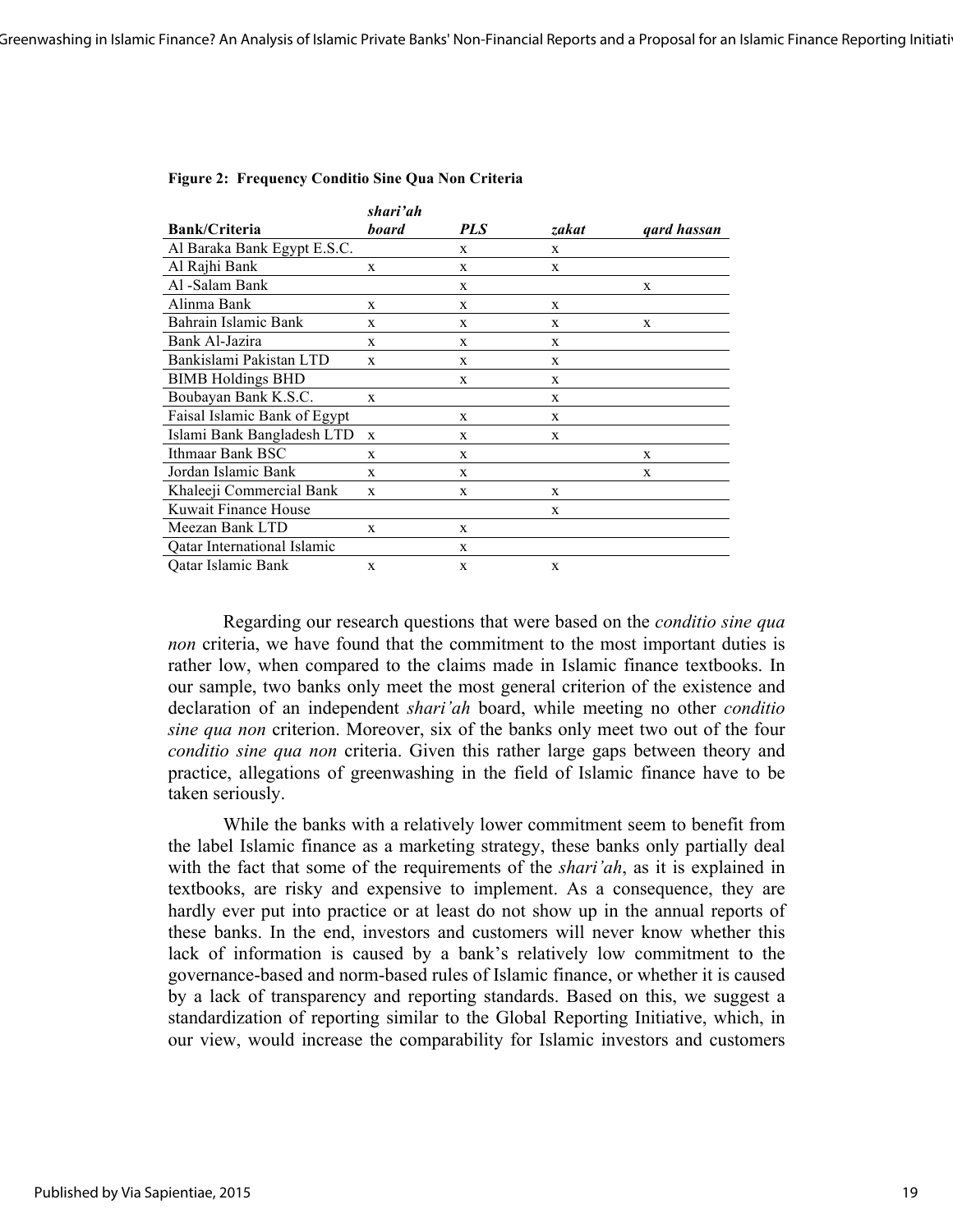and help Islamic private bank to not be suspected of possible greenwashing.

# **Promoting Transparency and Standardization**

As our findings show, the gap between the claim of Islamic finance as found in textbooks and the communicated practice as found in the annual reports put Islamic finance in danger of being perceived as a market practice exposed to greenwashing. From our sample of 18 Islamic private banks, no bank fulfills all 21 constitutive criteria for Islamic finance mentioned in Islamic finance textbooks. The laxity in implementing Islamic banking requirements as mentioned in textbooks becomes even more obvious if we look at the fulfillment of the four *conditio sine qua non* criteria. There is only one bank that meets all four *conditio sine qua non* criteria we have set up for our study: Bahrain Islamic Bank.

Looking at the fulfillment of the 21 constitutive criteria, our best-in-class ranking looks at follows: The top banks are Islamic Bank Bangladesh LTD (meeting 18 of 21 criteria), Bahrain Islamic Bank and Qatar Islamic Bank (both meeting 17 of 21 criteria), as well as Jordan Islamic Bank and Khaleeji Commercial Bank (both meeting 16 of 21 criteria). If we consider both the overall score and the *conditio sine qua non* criteria, Bahrain Islamic Bank ranks best. Assuming that the banks that are not listed in this positive-benchmarking evaluation can benefit from *freeriding* (i.e. using the designation Islamic bank without necessarily imposing its rigorous rules), we suggest the introduction of transparency and standardization measures as it had been established for corporate social responsibility and sustainability reporting through the Global Reporting Initiative.

If we look at the results of the content analysis, questions arise about the disclosure practice of Islamic private banks. Clearly, the results point to the fact that there is a lot of potential to develop Islamic finance-related reporting standards and we are interested in contributing to this endeavor by sharing our insights gained from this study.

The sample selection of the full Bloomberg list of 42 Islamic financial institutions has resulted in the exclusion of 24 banks. This has been caused by the fact that we could only consider banks that published an annual report, rather than just provide a consolidated financial statement. The lack of an information policy of banks that do not offer an annual report, but just publish a balance of accounts without any comment on it is not only problematic for the respective banks but also for the whole sector the banks operate in. As for 11 of the 42 listed banks, this was the case. As we have shown, even among the Islamic private banks that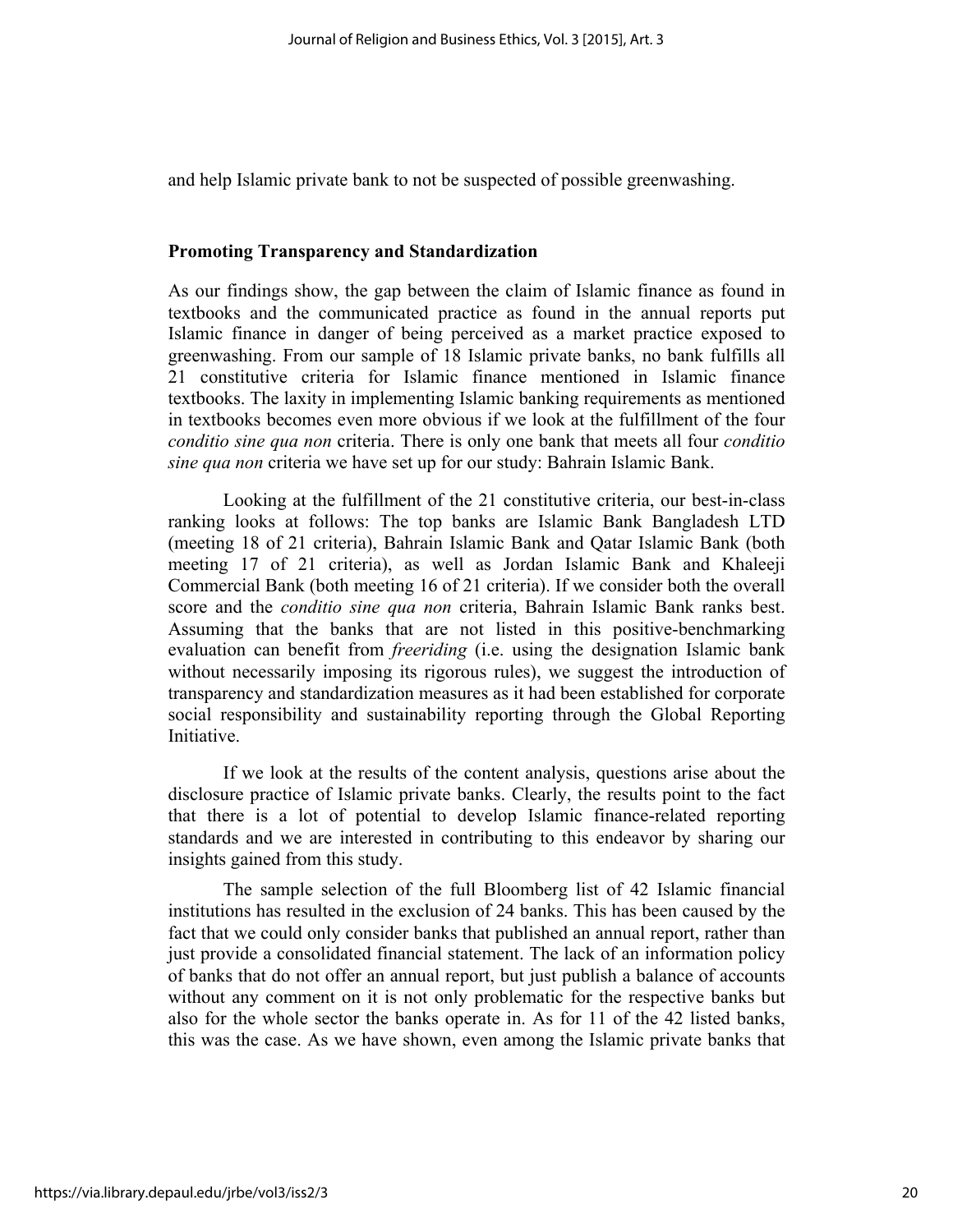do publish annual reports, the published information on governance-based und norm-based Islamic finance rules has many times been fragmentary. This lack of transparency is problematic because it allows single institutions to benefit from the designation and the image of Islamic finance without being forced to implement its rules. In doing so, they create a distortion of the market, since the more rigorous Islamic private banks cannot seize similar business opportunities because of self-imposed restrictions and therefore possibly cannot achieve the same profits and returns as possible greenwashers.

In the debate on corporate social responsibility, the term greenwashing is used when pointing to such dissemination of strategic misinformation.<sup>40</sup> When talking about greenwashing, scholars such as Gillespie or Vos use the concept as it is defined in the Oxford Dictionary (see introduction).<sup>41</sup> Other scholars, such as Delmas and Burbano refer to the definition of Greenpeace that describes greenwashing as an "act of misleading consumers regarding the environmental practices of a company or the environmental benefits of a product or service.<sup>42</sup> As we use the concept of greenwashing in a context of religion-based investing, this definition need to be adjusted. Hence, we define *greenwashing in Islamic finance as an act of misleading consumers or stakeholders in general regarding the religious norms of a company or the lack of information published on how religious duties are implemented.*

We mentioned that greenwashing in Islamic finance has critical consequences on an operative level, as banks can become free riders by practicing it. As Jensen and Seele argue, such activity should be labeled as "ethical free riding."43 As we did not examine *de facto* actions of Islamic private banks, but the disclosure practices, we cannot label any of the banks under study as actual greenwashers or ethical free riders. In order to so, there should be at least a standardized way of reporting Islamic financial practices, which we then could

<u> 1989 - Johann Stein, markin film yn y breninn y breninn y breninn y breninn y breninn y breninn y breninn y b</u>

<sup>&</sup>lt;sup>40</sup> William S. Laufer, Social accountability and corporate greenwashing, Journal of business ethics, 43(3), 2003, 253-261. Peter Seele, Blue is the new green. Colors of the earth in corporate PR and advertisement to communicate ethical commitment and responsibility, CRR working papers, 1(3), 2007. Peter Seele and Lucia Gatti, Greenwashing Revisited: In Search for a Typology and Accusation-based Definition Incorporating Legitimacy Strategies, Business

Strategy and the Environment, 2015, 1-16.<br><sup>41</sup> Ed Gillespie, Stemming the tide of greenwash': How an ostensibly greener' market could pose challenges for environmentally sustainable consumerism, Consumer Policy Review, 18(3), 2008, 79. Jakob Vos, Actions speak louder than words: Greenwashing in corporate America,

Notre Dame Journal of Law, Ethics & Public Policy 23, 2009, 673–697. <sup>42</sup> Magali A. Delmas and Vanessa Cuerel Burbano, The drivers of greenwashing, California Management Review, 54(1), 2011, 64-87.<br><sup>43</sup> Ole Alexander Jensen and Peter Seele, An analysis of sovereign wealth and pension funds'

ethical investment guidelines and their commitment thereto, Journal of Sustainable Finance  $\&$ Investment, 3(3 ), 2013, 264-282.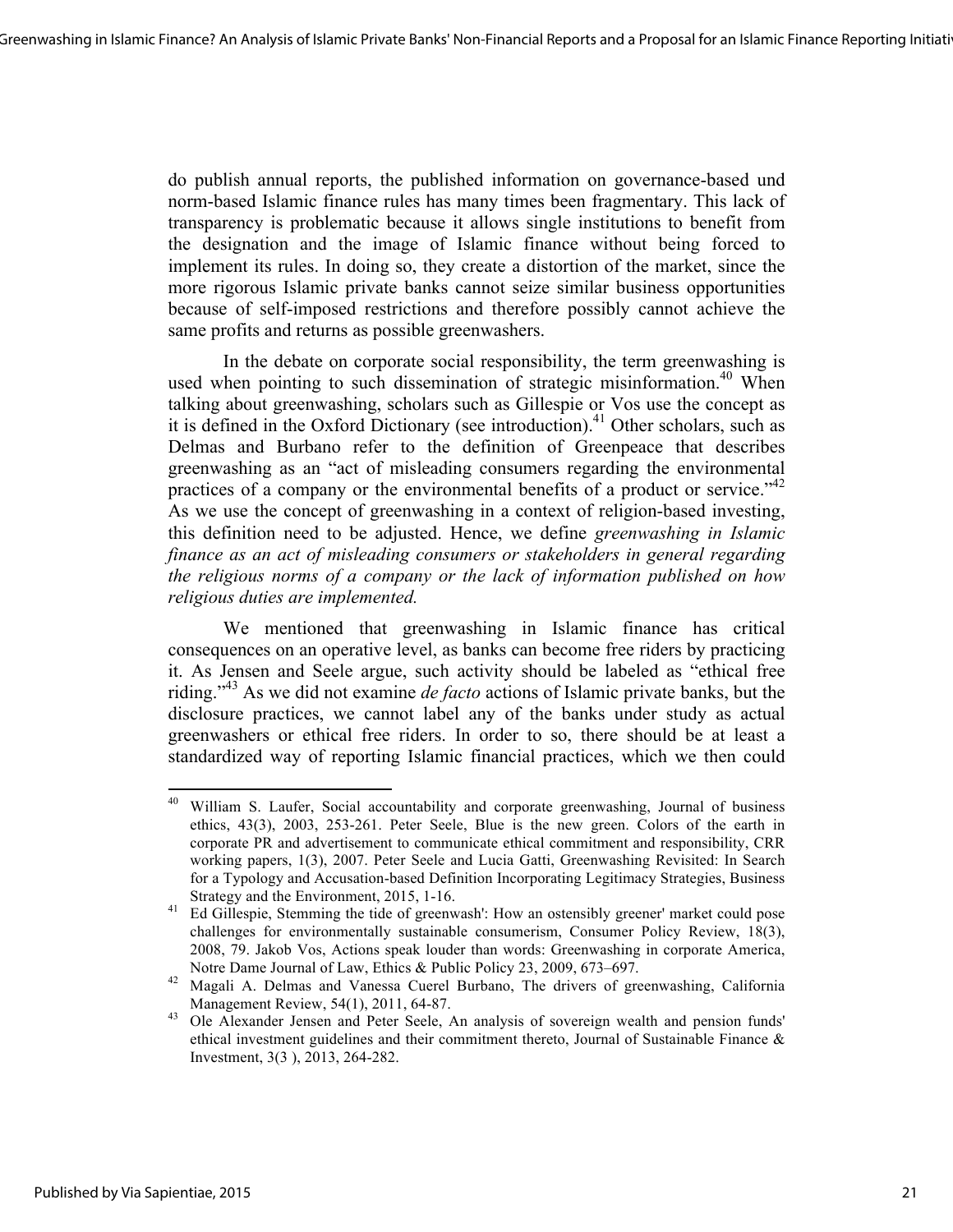have tested against the actual reporting done by Islamic banks. We therefore advocate a standardization of Islamic finance reporting practices. Considering the ongoing critique, this would allow Islamic finance to become immune against allegations that the sector is based on false premises. Moreover, a standardized non-financial reporting of Islamic private banks would provide reliable information to investors and customers and thus enhance transparency within this business sector. Ironically, Islamic scholars usually tend to stress the importance of transparency in Islamic finance. In order to achieve that, however, a standardization of non-financial reporting practices is a necessity.

A standardization of non-financial reporting practices for Islamic financial institutions could benefit from looking at the United Nations' Global Compact that has helped to introduce first non-financial reporting standards in conventional banking. Along those lines, the Global Reporting Initiative can be taken as an example for the suggested non-financial Islamic finance reporting. The Global Reporting Initiative determines key performance indicators that focus on environmental and social issues. An Islamic finance reporting initiative could define similar performance indicators linked to religion-based norms. Such key performance indicators could be developed by an Islamic finance-board of *shari'ah* boards, cooperating with experts on non-financial reporting from the conventional banking sector. Here, the coding sheet that we used could give some orientation (see appendix).

# **Limitations and Future Research**

Islamic finance, as a business sector, is still small when compared to conventional finance. One should not be misleaded by the public attention it has generated due to its cultural characteristics and its leading role it the development of financial practices that integrate ethical norms. As our sample shows, the overall number of Islamic private banks is limited. And as we have shown, the reporting standards of Islamic private banks are generally below the level of conventional banking.

Moreover, the coding of the sample according to the literature-based criteria has shown that the disclosure of information is restrained. Based on this, an essential limitation of our study is the size of the sample, which allowed us to only engage in descriptive statistics for our analysis. Another limitation derived from the coding: essential criteria for Islamic finance like profit-and-loss sharing transactions and the general rules of the *shari'ah* on *riba*, *gharar*, *maysir* and investments labeled as *haram* could only be summarized and taken into the list of criteria to a minor extent. The desired detailed elaboration of these particularly important criteria had to be postponed because of the lack of verifiability. Another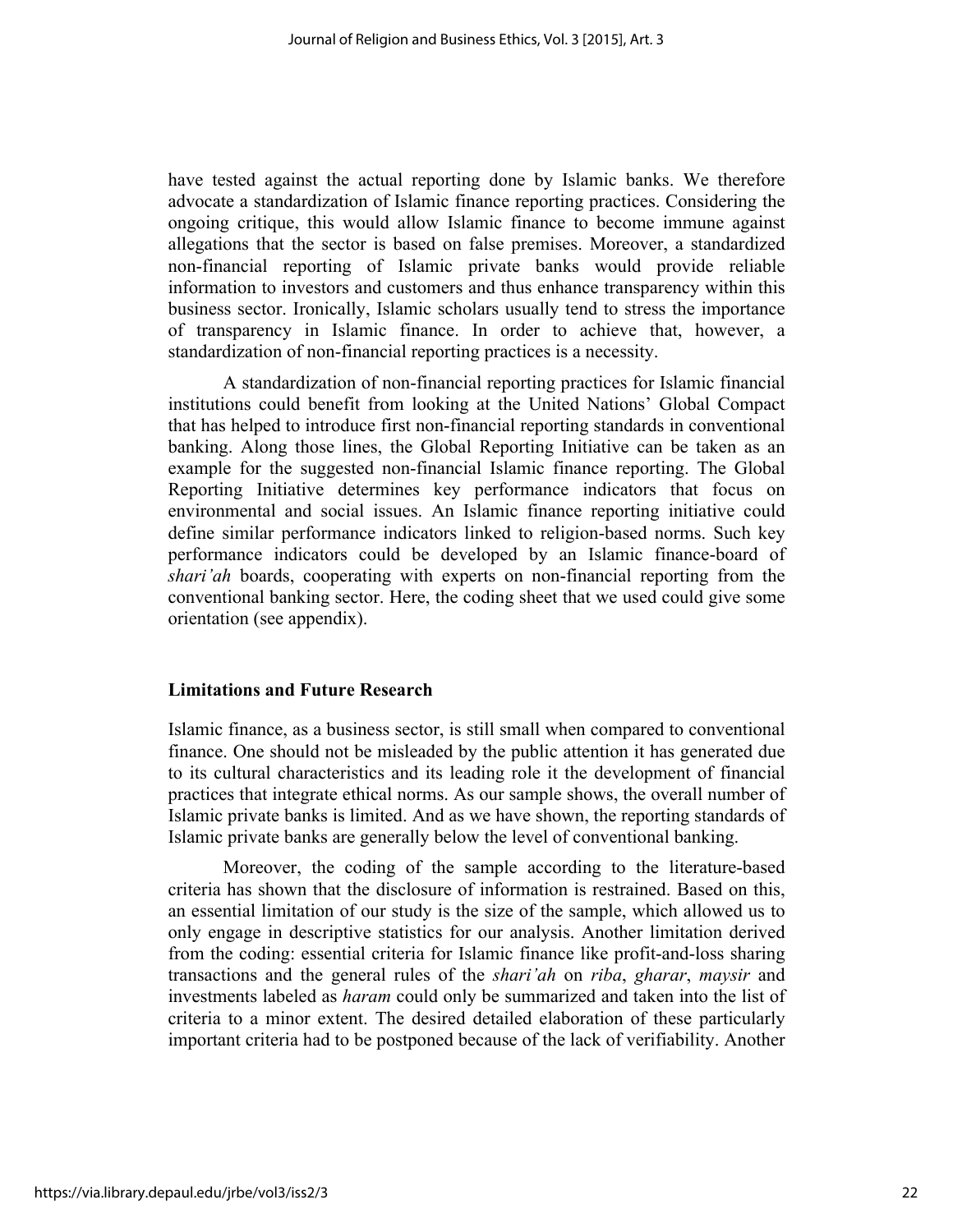factor of our study's limitations has been the lack of economic guidelines on how to operationalize some of the transactions preferred by Islamic scholars. With respect to profit-and-loss sharing in particular, there are hardly any regulations or instructions that could serve as criteria. This is particularly problematic when taking into consideration the role of profit-and-loss sharing contracts in theoretical textbook. Referring to all of these issues, the establishment of an Islamic finance reporting initiative would help not only to professionalize standardization, but also shed light on untapped opportunities within the Islamic financial sector.

We have already pointed out that our analysis is based on annual reports that were published in English. We are aware that this limitation includes the risk that Islamic private banks provide further information in other documents that we did not consider. However, the sample selection plays an important role here, since only private banks have been chosen from the Bloomberg list in order to provide a homogeneous sample and to prevent sample bias. In contrast to closed funds or sovereign wealth funds, these private banks are accessible to private clients from all over the world. Hence, it should be assumed that these Islamic private bank are interested in publishing data accessible in different languages.

Future research on the standardization of Islamic finance reporting practices could be conducted on either a conceptual or an empirical level: On a conceptual level, the development of guidelines similar to the Global Reporting Initiative would help to increase transparency and advance standardization. Also, the definition of Islamic finance-specific key performance indicators could help Islamic finance to gain attraction. On an empirical level, the size of the sample could be broadened. Here, it would be possible to examine not only Islamic private banks but Islamic financial institutions in general.